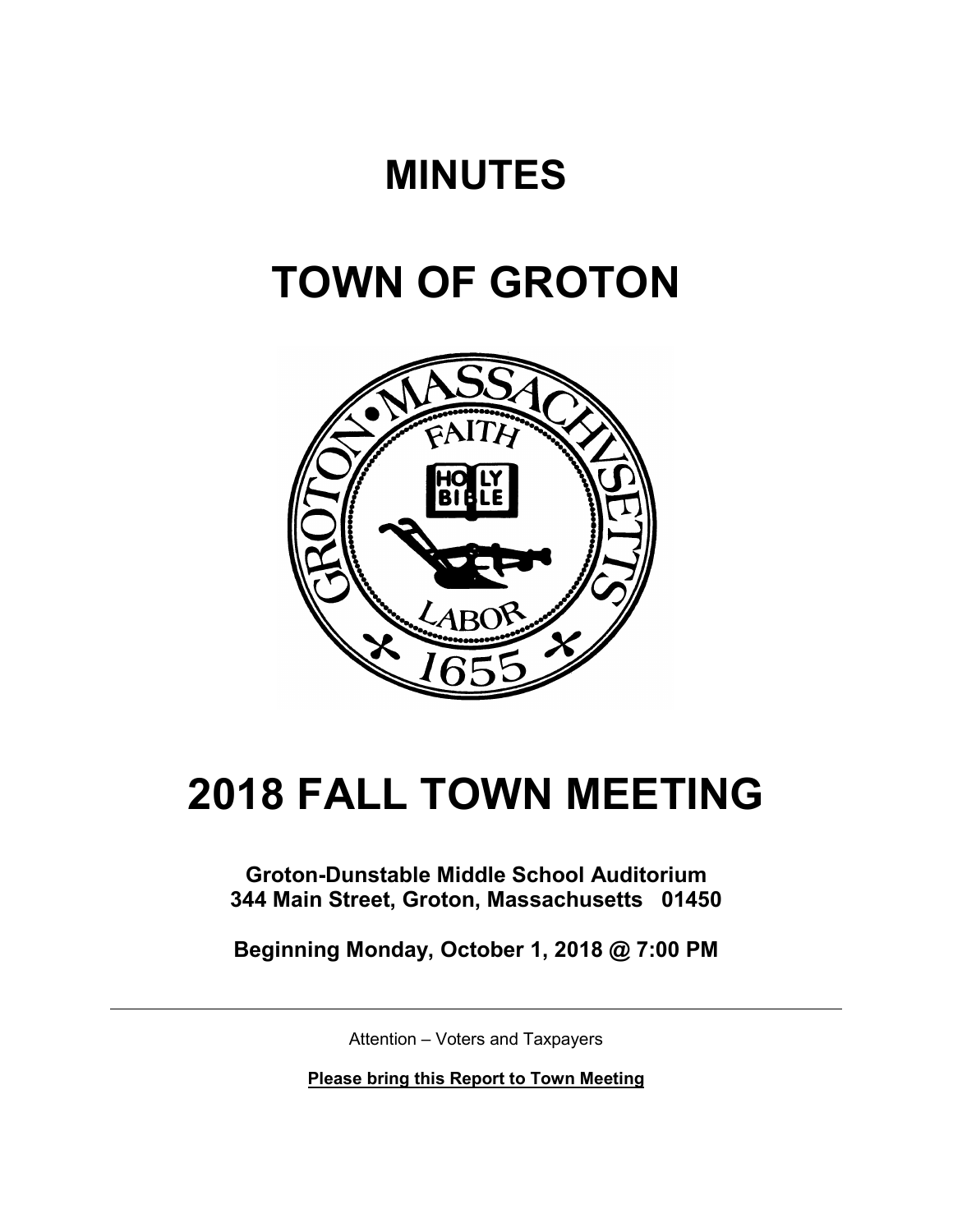

# **Town Meeting Access for Voters with Disabilities**

**Parking** – Universally accessible parking spaces are available in the parking lot in front of the Groton Dunstable Middle School South. There is a ramp providing access from the parking lot to the front door of the Middle School.

**Wheelchair Accessible & Companion Seating** – Wheelchair spaces, seating for people with mobility issues and companion seats are available in the center aisle on both sides of the auditorium.

**Sign Language** – A Sign Language Interpreter will be provided for the hearing impaired, upon request, at least one week prior to the meeting.

**Speaking at Town Meeting** – There will be volunteers available to bring hand-held microphones to voters who have mobility issues or cannot stand in line and wait at the microphones.

**Restrooms** – Accessible restrooms are available near the entrance to the auditorium.

**Transportation to Town Meeting** - The Council on Aging van will be available to Groton residents attending Town Meetings at no charge. All riders will be at the meeting prior to the start. However, the van will depart the school at 10 PM regardless of the status of the meeting. The van is wheelchair accessible. Your reservation can be made by calling the Senior Center at 978-448-1170. Seats will be filled on a first come, first serve basis.

**Questions or concerns** - If you or a member of your household has questions or would like to request a sign language interpreter, please contact ADA Coordinator Michelle Collette at Town Hall at 978 448-1105 at least one week before the Town Meeting.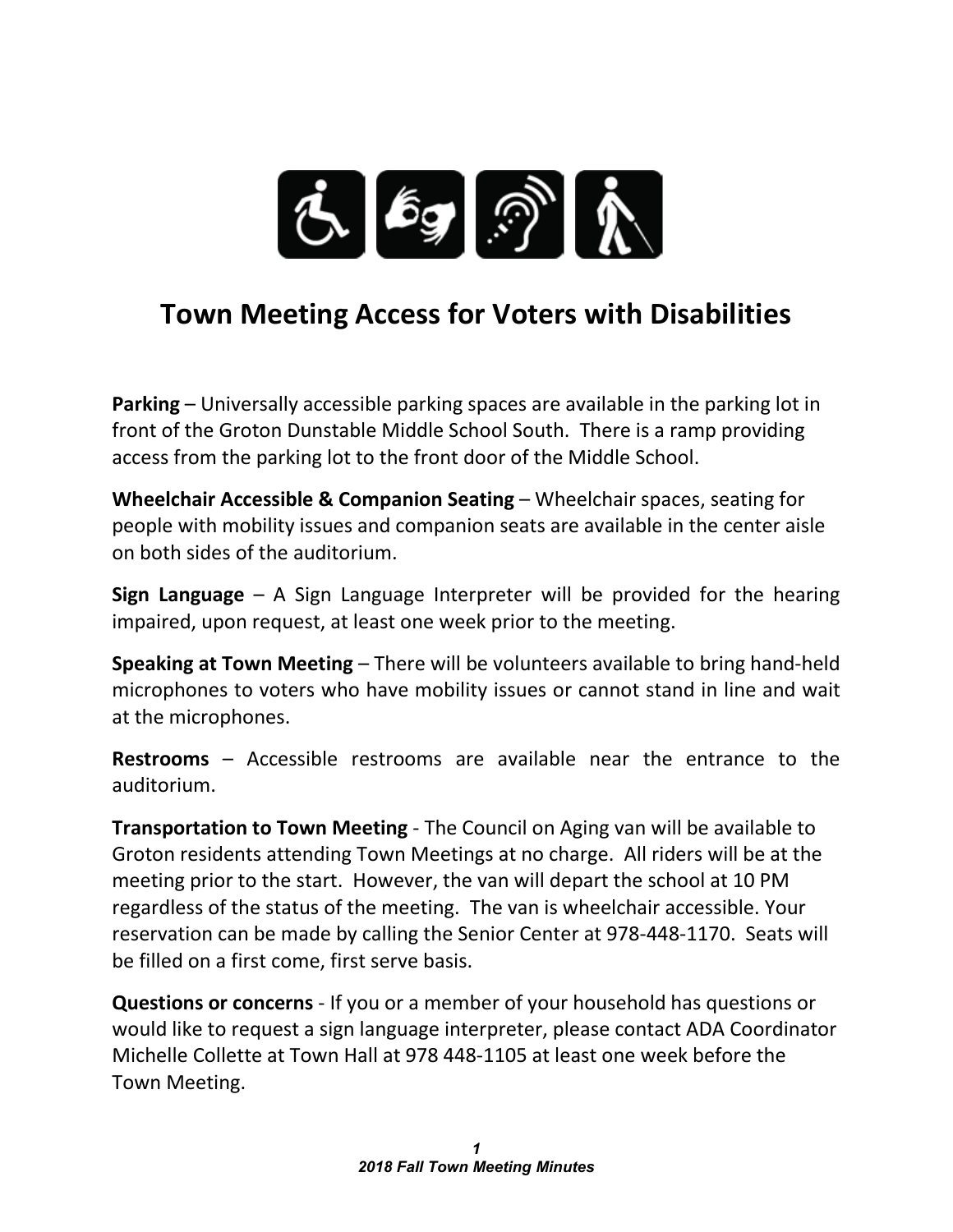# **FALL TOWN MEETING MINUTES OCTOBER 1, 2018**

#### **Board of Selectmen: Finance Committee:**

Joshua Degen, Chair Gary Green, Chairman Alison Manugian Lorraine Leonard Barry Pease, Vice-Chair Becky Pine **Arthur Prest** John Giger **Bud Robertson** 

**Town Moderator: Community Community Community Community Community Community Community Community Community Community Community Community Community Community Community Community Community Community Community Community Com** Stuart Schulman

Scott Whitefield

#### **Town Manager:** Town Manager: The Color Doody Doody Doody Doody Doody Doody Doody Doody Doody Doody Doody Doody Doody Doody Doody Doody Doody Doody Doody Doody Doody Doody Doody Doody Doody Doody Doody Doody Doody Doody Do

Mark W. Haddad Dawn Dunbar, Executive Assistant **Town Clerk:**

Michael F. Bouchard

**The meeting was called to order at 7:01 PM. Mr. Jason Kauppi presided as Moderator. There is no quorum requirement. 186 attendees were present at 7:01. Later in the meeting, 248 voters were in attendance, enough to fulfill the quorum requirement for the embedded Special Town Meeting.** 

**Mr. Kauppi asked for a moment of silence in memory of recent passings in the Groton community.**

**Mr. Kauppi proceeded to explain that the manner of voting would voice vote, and show of hands and hand count if needed. He would allow principle proponents and opponents of an article seven minutes to make their case.**

**Mr. Kauppi introduced Groton's new Town Counsel, Paul DeRensis, of the firm Brooks and DeRensis. He then made brief announcements of the status of the Groton Charter in the Legislature and of the November 6 Election Early Voting and Absentee Voting.**

**Mandy Taylor, Lara Stecewycz and Taryn Emerle, accomplished Girl Scouts from Troop 66508, and earning their Gold Awards, led the Meeting in a Pledge of Allegiance.**

**The Moderator deemed that the warrant was duly posted and asked for a motion to waive the reading of the warrant. The motion was passed by a unanimous vote.**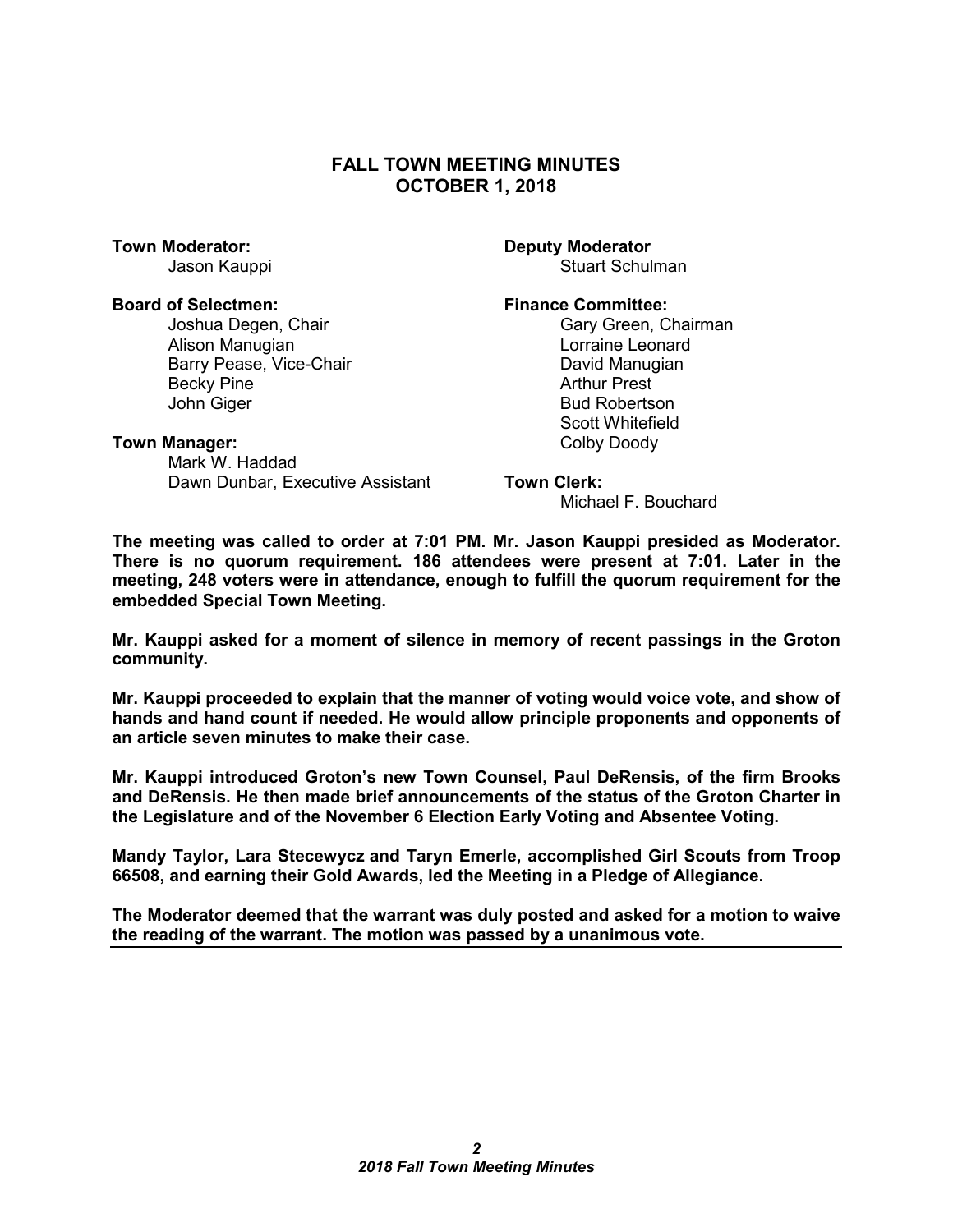# **FALL TOWN MEETING WARRANT OCTOBER 1, 2018**

Middlesex, ss. Commonwealth of Massachusetts To any Constable in the Town of Groton

#### Greetings:

In the name of the Commonwealth of Massachusetts, you are hereby required to notify and warn said inhabitants of the Town of Groton qualified to vote on Town affairs to assemble in the Groton-Dunstable Middle School Auditorium in said Town on Monday, the first day of October, 2018 at Seven O'clock in the evening, to consider the following:

# *ARTICLE LISTINGS*

| <b>Article 1</b>  | <b>Prior Year Bills</b>                                   |
|-------------------|-----------------------------------------------------------|
| <b>Article 2</b>  | <b>Transfer Within Water Enterprise Fund</b>              |
| <b>Article 3</b>  | <b>Transfer Within Sewer Enterprise Fund</b>              |
| <b>Article 4</b>  | Transfer Money into the Capital Stabilization Fund        |
| <b>Article 5</b>  | Transfer Money into the Stabilization Fund                |
| <b>Article 6</b>  | Transfer Money into the GDRSD Capital Stabilization Fund  |
| <b>Article 7</b>  | Design and Bidding - Highway Garage                       |
| <b>Article 8</b>  | New Library Roof Design and Bidding                       |
| <b>Article 9</b>  | Operational Funding for the Prescott School               |
| <b>Article 10</b> | <b>Extend Center Sewer District</b>                       |
| <b>Article 11</b> | <b>Four Corner Sewer District Bylaw</b>                   |
| <b>Article 12</b> | <b>Extend Four Corner Sewer District</b>                  |
| <b>Article 13</b> | Amend Chapter 13 of the Code of the Town of Groton        |
| <b>Article 14</b> | Amend Town Bylaws to Change Selectmen to Select Board     |
| <b>Article 15</b> | Amend Chapter 218 to Change Selectmen to Select Board     |
| <b>Article 16</b> | Amend Chapter 125 Demolition Delay Bylaw                  |
| <b>Article 17</b> | Acceptance of Amelia Way as a Town Way                    |
| <b>Article 18</b> | Acceptance of Reconfigured Farmers Row and Peabody Street |
| <b>Article 19</b> | Citizens' Petition - Amend Zoning Bylaw                   |
|                   | Report of the Town Manager to the 2018 Fall Town Meeting  |
|                   |                                                           |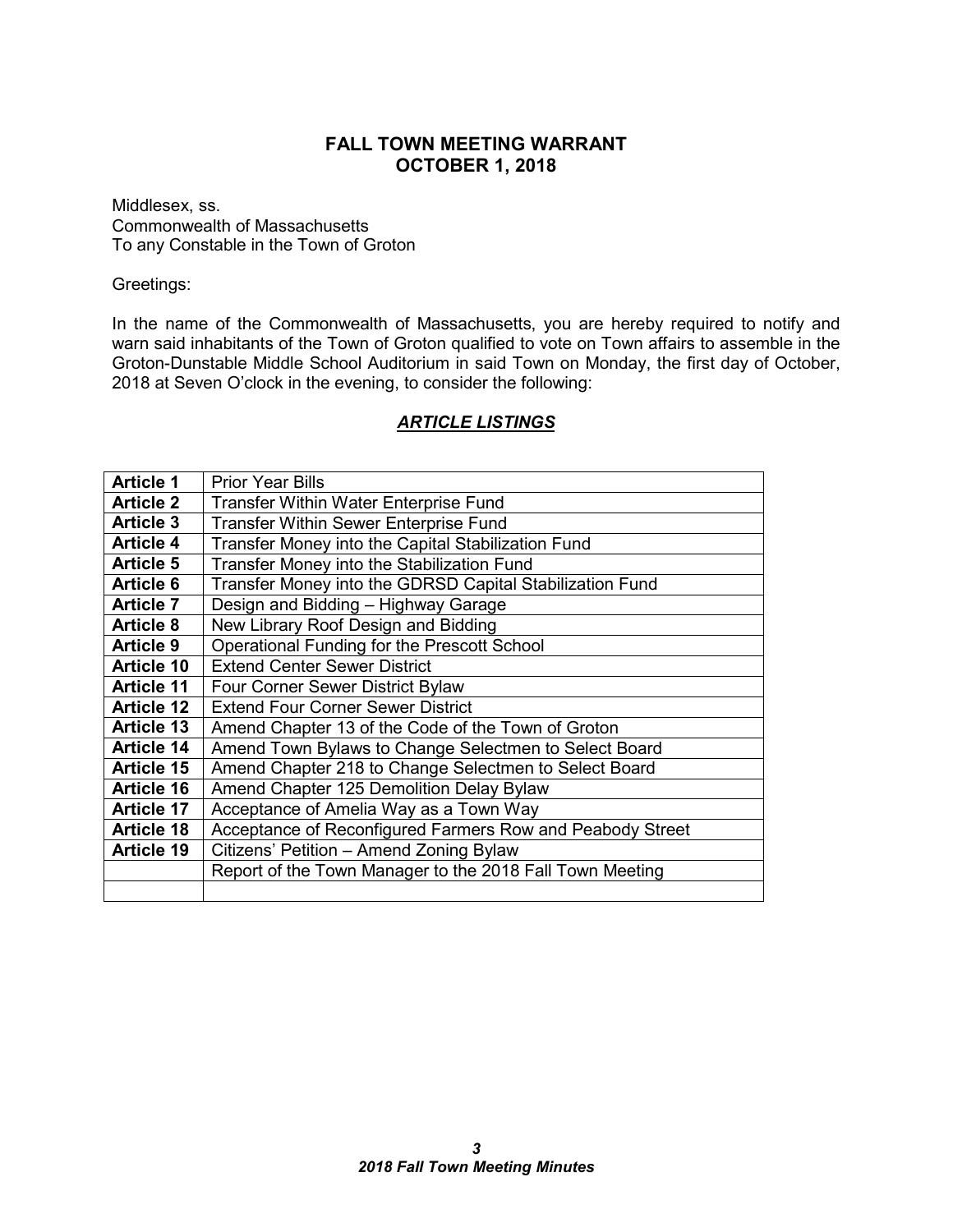#### *ARTICLE 1: PRIOR YEAR BILLS*

To see if the Town will vote to transfer from available funds a sum or sums of money for the payment of unpaid bills from prior fiscal years, or to take any other action relative thereto.

## *SELECT BOARD*

#### **Select Board:** *Recommended Unanimously* **Finance Committee:** *Recommended Unanimously*

**Summary:** *Town Meeting approval is required to pay bills from a prior fiscal year. A list of unpaid bills will be provided at Town Meeting.*

#### **Mover: Barry Pease**

**MOTION:** I move that the sum of One Thousand Sixty Seven Dollars and Sixty Eight Cents (\$1,067.68) be hereby transferred from the Excess and Deficiency Fund (Free Cash) for the payment of the following bills of prior fiscal years:

| Vendor                 | <b>Amount</b> |        |
|------------------------|---------------|--------|
|                        |               |        |
| Megan Foster           | \$            | 177.13 |
| Litemor                | \$            | 325.00 |
| <b>Liberty Supply</b>  | \$            | 118.00 |
| <b>Liberty Supply</b>  | \$            | 75.00  |
| <b>Liberty Supply</b>  | \$            | 161.00 |
| Nashua Animal Hospital | \$            | 79.06  |
| Nashua Animal Hospital | \$            | 132.49 |

**Total Requested \$ 1,067.68**

**Moved and Seconded Quantum of Town Meeting Vote: 4/5's Majority Vote on Main Motion – Article 1: Passed by Unanimous Vote**

# *ARTICLE 2: TRANSFER WITHIN WATER ENTERPRISE FUND*

To see if the Town will vote to transfer a sum or sums of money from the Water Enterprise Fund Surplus to the Fiscal Year 2019 Water Department Operating Budget for general expenses, or to take any other action relative thereto.

 $\overline{\phantom{a}}$  , which is a set of the set of the set of the set of the set of the set of the set of the set of the set of the set of the set of the set of the set of the set of the set of the set of the set of the set of th

#### *BOARD OF WATER COMMISSIONERS*

**Select Board:** *Recommended Unanimously* **Finance Committee:** *Recommended Unanimously* **Water Commissioners:** *Recommended Unanimously*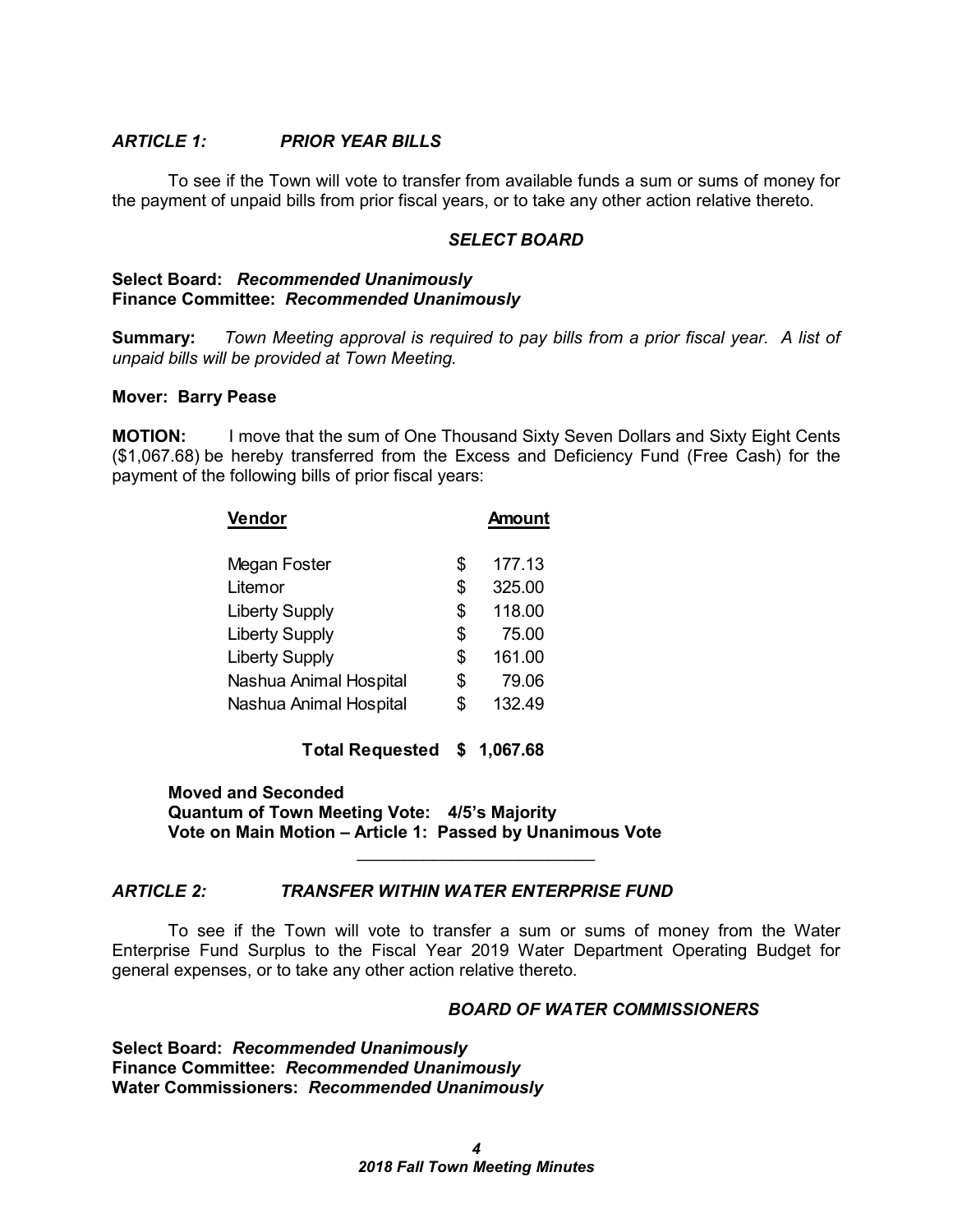**Summary:** *This article will request a transfer of funds from Water Surplus to help fund the Fiscal Year 2019 Water Department's Operational Expenses.*

#### **Mover: Tom Orcutt**

**MOTION:** I move that the sum of Forty Thousand Dollars (\$40,000) be transferred from the Water Enterprise Fund Surplus to the Fiscal Year 2019 Water Department Budget for general expenses.

**Moved and Seconded Quantum of Town Meeting Vote: Majority**

**Discussion:**

o **This is to account for the new contracts with employees which came into effect after the budget was approved in the Spring.**

#### **Vote on Main Motion – Article 2: Passed by Majority Vote**

*ARTICLE 3: TRANSFER WITHIN SEWER ENTERPRISE FUND*

To see if the Town will vote to transfer a sum or sums of money from the Sewer Enterprise Fund Surplus to the Fiscal Year 2019 Sewer Enterprise Department Budget for general expenses, or to take any other action relative thereto.

\_\_\_\_\_\_\_\_\_\_\_\_\_\_\_\_\_\_\_\_\_\_\_\_\_

# *BOARD OF SEWER COMMISSIONERS*

**Select Board:** *Recommended Unanimously* **Finance Committee:** *Recommended Unanimously* **Sewer Commission:** *Recommended Unanimously*

**Summary:** *This article will request a transfer of funds from Sewer Surplus to help fund the Fiscal Year 2019 Sewer Department's Operational Expenses.*

#### **Mover: Jim Gmeiner**

**MOTION:** I move that the sum of Four Thousand Dollars (\$4,000) be transferred from the Sewer Enterprise Fund Surplus to the Fiscal Year 2019 Sewer Enterprise Department Budget for general expenses.

#### **Moved and Seconded Quantum of Town Meeting Vote: Majority**

**Discussion:**

o **This is to account for the new contracts with employees which came into effect after the budget was approved in the Spring.**

**Vote on Main Motion – Article 3: Passed by Unanimous Vote**

 $\overline{\phantom{a}}$  , which is a set of the set of the set of the set of the set of the set of the set of the set of the set of the set of the set of the set of the set of the set of the set of the set of the set of the set of th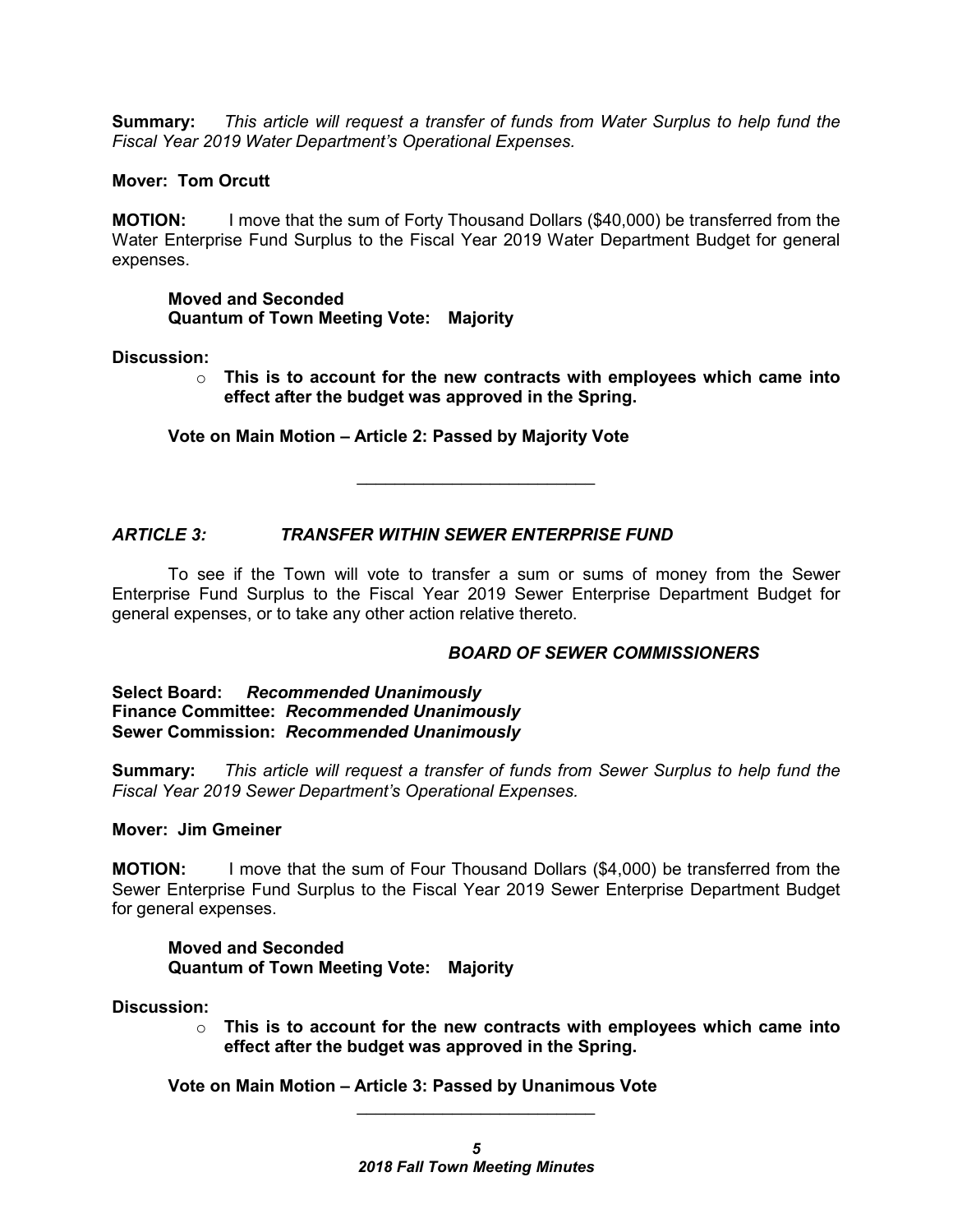### *ARTICLE 4: TRANSFER MONEY INTO THE CAPITAL STABILIZATION FUND*

To see if the Town will vote to raise and appropriate and/or transfer from available funds a sum or sums of money to be added to the sum already on deposit in the Capital Stabilization Fund, or to take any other action relative thereto.

#### *SELECT BOARD*

#### **Select Board:** *Recommended (4 In Favor, 1 Against – Manugian)* **Finance Committee:** *Recommended Unanimously*

**Summary:** *As of the Printing of this Warrant, the Fund has a balance of \$59,416. The financial management goal is to achieve and maintain a balance in the Capital Stabilization Fund equal to 1.5% of the total annual budget. The target amount for the Capital Stabilization Fund will be provided at Town Meeting.*

#### **Mover: John Giger**

**MOTION:** I move that the sum of Five Hundred Fifty Thousand Dollars (\$550,000) be transferred from the Excess and Deficiency Fund (Free Cash) to be added to the sum already on deposit in the Capital Stabilization Fund.

#### **Moved and Seconded Quantum of Town Meeting Vote: Majority**

**Discussion:**

• **Select Board Member Manugian stated that she was not supporting Articles 4 through 9 because community needs should have a higher level of discussion before allocating free cash. The allocation needs to be done in the context of the overall budget.** 

**Vote on Main Motion – Article 4: Passed by Majority Vote. 7 Voters did not contest the ruling of the Chair.**

#### *ARTICLE 5: TRANSFER MONEY INTO THE STABILIZATION FUND*

To see if the Town will vote to raise and appropriate and/or transfer from available funds a sum or sums of money to be added to the sum already on deposit in the Stabilization Fund, or to take any other action relative thereto.

 $\overline{\phantom{a}}$  , which is a set of the set of the set of the set of the set of the set of the set of the set of the set of the set of the set of the set of the set of the set of the set of the set of the set of the set of th

#### *SELECT BOARD*

#### **Select Board:** *Recommended (4 In Favor, 1 Against – Manugian)* **Finance Committee:** *Recommended Unanimously*

**Summary:** *As of the printing of this Warrant, the balance in this fund is \$1,839,494. The financial management goal is to achieve and maintain a balance in the Fund equal to 5% of the total annual budget. The target amount for the Fund will be provided at Town Meeting.*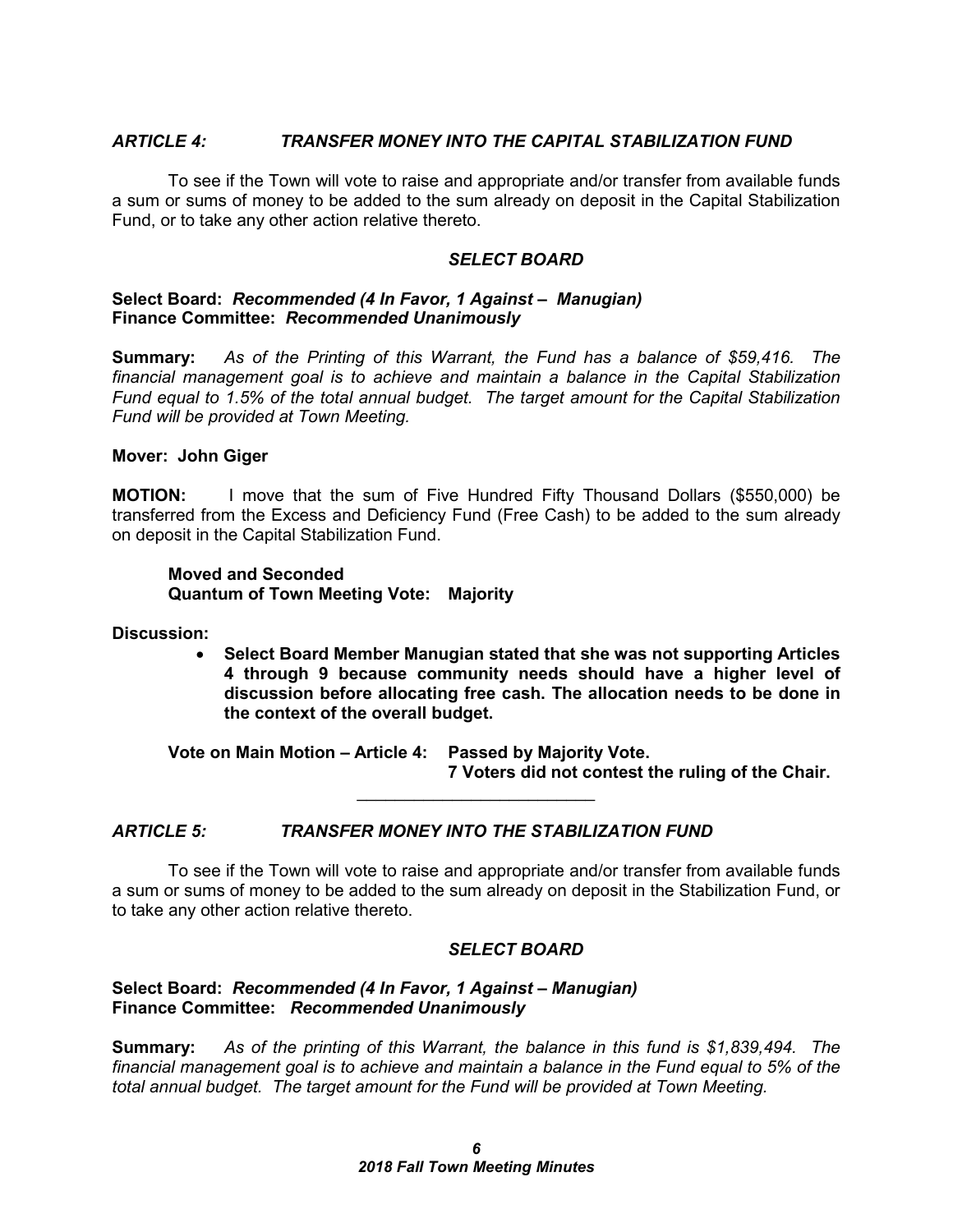#### **Mover: Barry Pease**

**MOTION:** I move that the sum of Fifty-Four Thousand Dollars (\$54,000) be transferred from the Excess and Deficiency Fund (Free Cash) to be added to the sum already on deposit in the Stabilization Fund.

**Moved and Seconded Quantum of Town Meeting Vote: Majority Vote on Main Motion – Article 5: Passed by Majority vote**

#### *ARTICLE 6: TRANSFER MONEY INTO THE GDRSD CAPITAL STABILIZATION FUND*

\_\_\_\_\_\_\_\_\_\_\_\_\_\_\_\_\_\_\_\_\_\_\_\_\_

To see if the Town will vote to raise and appropriate and/or transfer from available funds a sum or sums of money to be added to the sum already on deposit in the Town of Groton Capital Stabilization Fund for the Groton Dunstable Regional School District, or to take any other action relative thereto.

#### *TOWN MANAGER*

#### **Select Board:** *Recommended (4 In Favor, 1 Against - Manugian)*  **Finance Committee:** *Recommended Unanimously*

**Summary:** *This fund was created last year to provide the necessary funding to cover the Town of Groton's share of the Groton Dunstable Regional School District Committee's longrange Capital Plan to address its capital needs. The target amount will be provided at Town Meeting.*

#### **Mover: Barry Pease**

**MOTION:** I move that the sum of Six Hundred Thousand Dollars (\$600,000) be transferred from the Excess and Deficiency Fund (Free Cash) to be added to the sum already on deposit in the Groton Dunstable Regional School District Capital Stabilization Fund.

#### **Moved and Seconded Quantum of Town Meeting Vote: Majority**

**Discussion:**

- **Marlena Gilbert, Chair of the Groton Dunstable regional School Committee, presented two slides describing the FY 20 and FY21 capital expenses of the school district.**
- **Michael Manugian favored putting money into this account, but not at the Fall Town Meeting. He felt monetary articles should be processed at the Spring Town Meeting, in the context of the overall budget, unless there was an emergency or time dependency.**
- **Barry Pease stated that this was not spending money, but allocating money into this account. A town meeting vote is required to spend the money form this account.**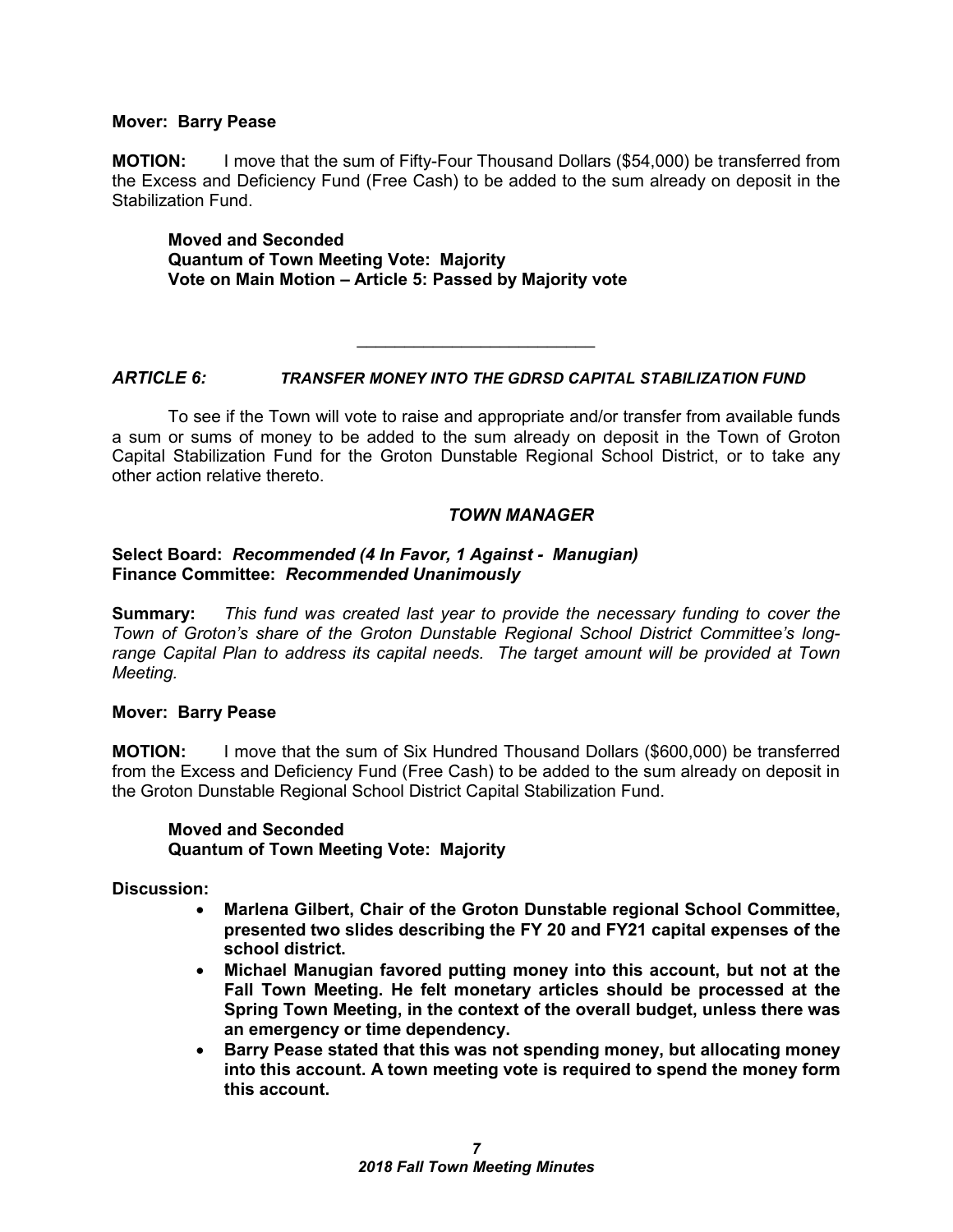# • **Robert Hargraves pointed out that spending money from the Stabilization Fund required a 2/3rds vote.**

**Vote on Main Motion – Article 6: Passed by Majority Vote**

# *ARTICLE 7: DESIGN AND BIDDING – HIGHWAY GARAGE*

To see if the Town will vote to raise and appropriate, transfer from available funds, and/or borrow, pursuant to any applicable statute, a sum or sums of money, to be expended by the Town Manager, for the purpose of hiring an architect and/or engineer, pursuant to the Designer Selection Guidelines adopted by the Board of Selectmen in December, 2010, for the design, or design and construction bidding process, of a new Highway Garage, and/or the renovation and expansion of the current Highway Garage, and all costs associated and related thereto, or to take any other action relative thereto.

\_\_\_\_\_\_\_\_\_\_\_\_\_\_\_\_\_\_\_\_\_\_\_\_\_

## *TOWN MANAGER DPW DIRECTOR*

## **Select Board:** *Recommended (4 In Favor, 1 Against – Manugian )* **Finance Committee:** *Recommended (5 In Favor, 1 Against (Green), 1 Abstain (Doody))*

**Summary:** *When the current Highway Garage was originally constructed in 1989, the scope and design of the building was reduced due to budgetary constraints. The current building is undersized and does not meet the needs of the Town's current operations. Last Spring, the Town retained the services of an Architect to review the building and make recommendations on potential upgrades. This article requests funding to allow the Town to secure design and bidlevel documents that will determine how much a renovated and expanded Highway Garage will cost and thereby adequately inform voters for a future Town Meeting vote.*

# **Mover: John Giger**

**MOTION:** I move that the sum of Two Hundred Thirty Thousand Dollars (\$230,000) be hereby appropriated, to be expended by the Town Manager, for the purpose of hiring an architect and/or engineer, pursuant to the Designer Selection Guidelines adopted by the Board of Selectmen in December, 2010, for the design, or design and construction bidding process, of a new Highway Garage, and/or the renovation and expansion of the current Highway Garage, and all costs associated and related thereto, and to meet this appropriation \$230,000 be hereby transferred from the Excess and Deficiency Fund (Free Cash).

#### **Moved and Seconded Quantum of Town Meeting Vote: Majority**

**Discussion:**

• **Greg Yanchenko, Architect on the project, presented several pictures and a summary of the current condition of the DPW facilities. Built in 1989, it does not meet the needs of the current DPW. The DPW is categorized by the State as First responders, and also support all town operations on a daily basis. Approval of this article will result in a design to improve the facilities, and adequately inform voters at a future town meeting.**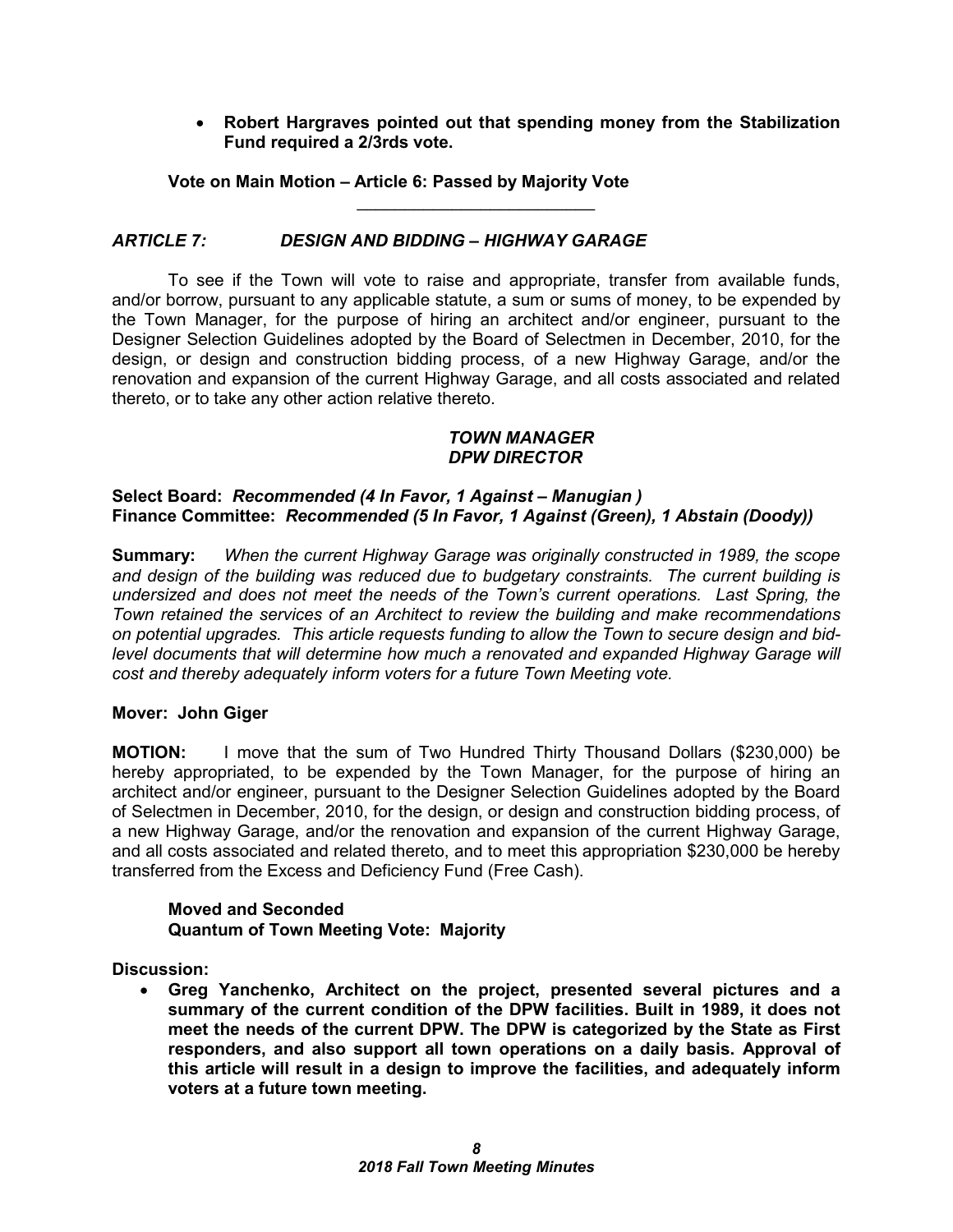- **Q: What is the life expectancy of a fabric building (part of the current facilities and perhaps some to be proposed)?**
	- o **R: 15-20 years if maintained.**
- **Q: What is the estimated impact on the operational budget of the \$223,000 for Design?**
	- o **R: No impact. \$233,000 will be paid from free cash. If the project is presented and approved by the Spring Town Meeting in the estimated amount of \$3.7 m, it would be paid by a debt exclusion in conjunction with the Library (Article 9). Estimated FY19 impact on the average bill would be \$25 (\$.07 on the tax rate), and \$98 per year after the first year.**
- **Q: Were these buildings included for review by the Capital Appropriations Committee?** 
	- o **R: No. The Committee is in the process of being established.**
- **Q: What is the expected lifespan of the (non-fabric) buildings?**
	- o **R: With maintenance, 40-50 years. Most mechanical systems have a 25 year expected life.**
- **Q: Who reviews the designs?**
	- o **R: A building committee appointed by the Select Board and Town Manager.**
- **Q: Will it have a registered engineer as a member?**
	- o **R: That function will be served by the architect, but open to appointing a registered engineer to the committee.**

**Vote on Main Motion – Article 7: Passed by Majority Vote.**

**SPECIAL TOWN MEETING: At 7:45 PM, the Moderator called for the Special Town Meeting to begin. He asked for and received a motion to recess the Annual Town Meeting until the Special Town Meeting dissolved. A Motion was Moved and Seconded, and was passed by a Majority Vote.** 

 $\mathcal{L}_\text{max}$  , which is a set of the set of the set of the set of the set of the set of the set of the set of the set of the set of the set of the set of the set of the set of the set of the set of the set of the set of

**The Special Town Meeting was conducted (separate minutes) and was dissolved at 8:43 PM.** 

 $\overline{\phantom{a}}$  , where  $\overline{\phantom{a}}$  , where  $\overline{\phantom{a}}$  , where  $\overline{\phantom{a}}$ 

# *ARTICLE 8: NEW LIBRARY ROOF DESIGN AND BIDDING*

To see if the Town will vote to raise and appropriate, transfer from available funds, and/or borrow, pursuant to any applicable statute, a sum or sums of money, to be expended by the Board of Library Trustees, for the purpose of hiring an architect and/or engineer, for the design, or design and construction bidding process, and all other costs related thereto, for a new roof for the Groton Public Library, or to take any other action relative thereto.

# *BOARD OF LIBRARY TRUSTEES*

#### **Select Board:** *Recommended (4 In Favor, 1 Against – Manugian)* **Finance Committee:** *Recommended Unanimously*

**Summary:** *The Library has been experiencing water infiltration into the building in all areas since the 1999 renovation and addition. After years of fixing each issue separately (with a total cost exceeding \$100,000), the Library Trustees (with CPA and State Aid funding) hired Building*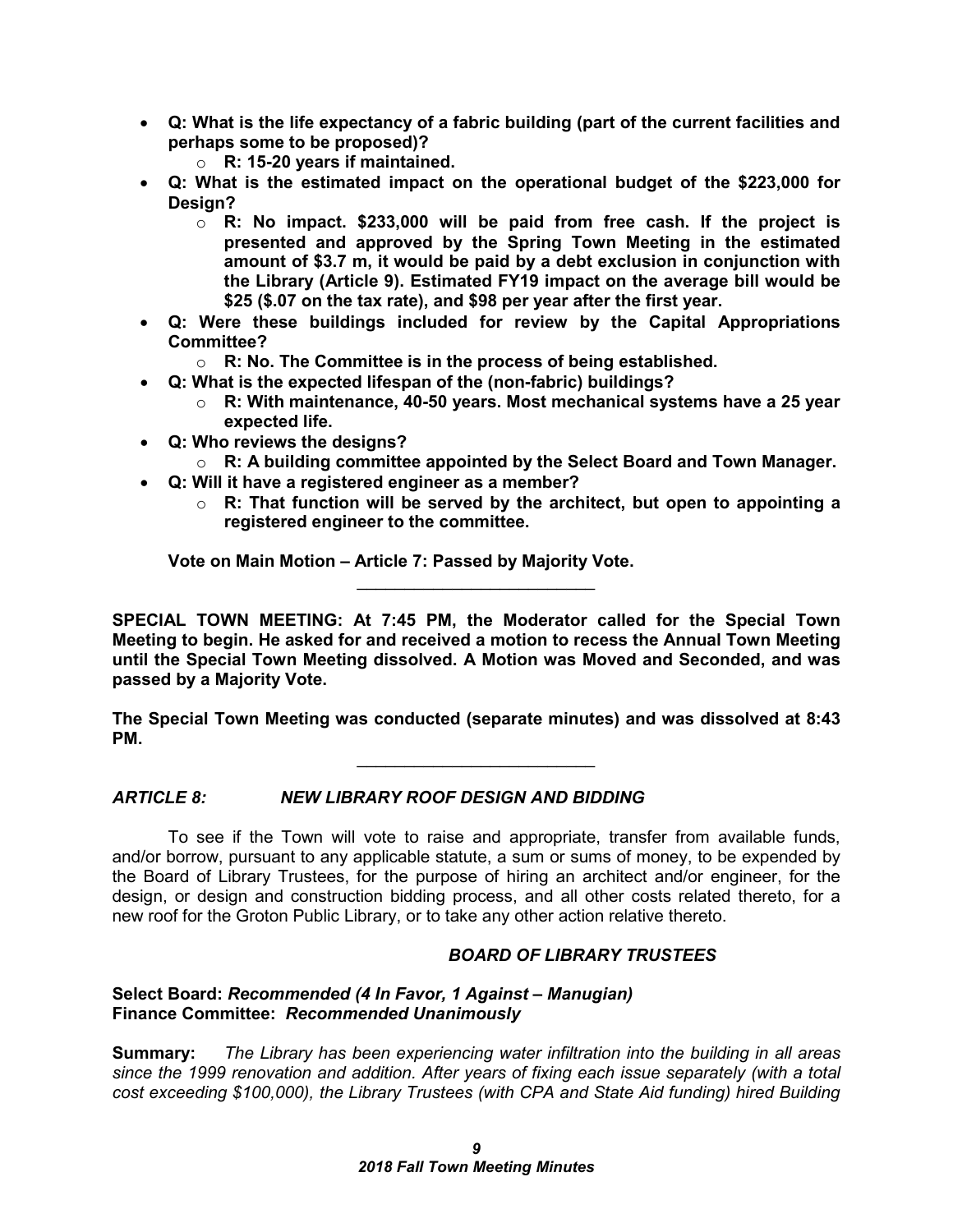*Envelope Scientists from Gorman Richardson Lewis Architects (GRLA) to do a thorough study of the building systems to make an overall recommendation on what needs to be done. GRLA's evaluation is that the library is experiencing widespread failure of the existing steep slope synthetic slate and original slate roofing systems, associated flashings, and gutters resulting in moisture infiltration throughout the building. Based on their findings, they are recommending complete replacement of all roofs (including the central low-slope EPDM roof with skylights), gutters, and drainage systems, as well as masonry and window repairs. We are requesting \$66,000 for additional investigation, design, and bid services for the recommended work. The design will include every part of the building envelope, from the roof deck to the foundation. The Library Trustees will be provided with all construction drawings, technical specifications, and other bid documents, and quoted services include administration of all phases of the bidding process.*

#### **Mover: David Zeiler**

**MOTION:** I move that the sum of Sixty-Six Thousand Dollars (\$66,000) be hereby appropriated, to be expended by the Board of Library Trustees, for the purpose of hiring an architect and/or engineer, for the design, or design and construction bidding process, and all other costs related thereto, for a new roof for the Groton Public Library and to meet this appropriation \$66,000 be hereby transferred from the Excess and Deficiency Fund (Free Cash).

#### **Moved and Seconded Quantum of Town Meeting Vote: Majority**

**Discussion:**

o **Mr. Zeiler presented photos demonstrating the damage to the Library.**

\_\_\_\_\_\_\_\_\_\_\_\_\_\_\_\_\_\_\_\_\_\_\_\_\_

# **Vote on Main Motion – Article 8: Passed by Majority vote**

# *ARTICLE 9: OPERATIONAL FUNDING FOR PRESCOTT SCHOOL*

To see if the Town will vote to raise and appropriate, transfer from available funds and/or borrow a sum or sums of money, to be expended by the Town Manager, for the purpose of providing funding to maintain and operate the Prescott School in future fiscal years, said funds to be used to supplement any rental income received from tenants of the building, and, further, to authorize the Select Board to lease all or any portions of the property located at 145 Main Street in Groton and known as the Prescott School for a term not to exceed six (6) years and to enter into agreements for the operation and use of such property for any public, commercial or municipal purposes for such consideration and on such terms and conditions as the Select Board deems advisable; or to take any other action relative thereto.

# *SELECT BOARD*

#### **Select Board:** *Recommended Unanimously* **Finance Committee:** *Recommended Unanimously*

**Summary:** *The 2018 Spring Town Meeting appropriated \$32,000 to operate the Prescott School. The Select Board has entered into a three (3) year lease of the Prescott School (the Article authorizes the Town to renew the lease for an additional three (3) years) with the Friends of Prescott to manage and operate the Building. The Friends will be leasing space within the building*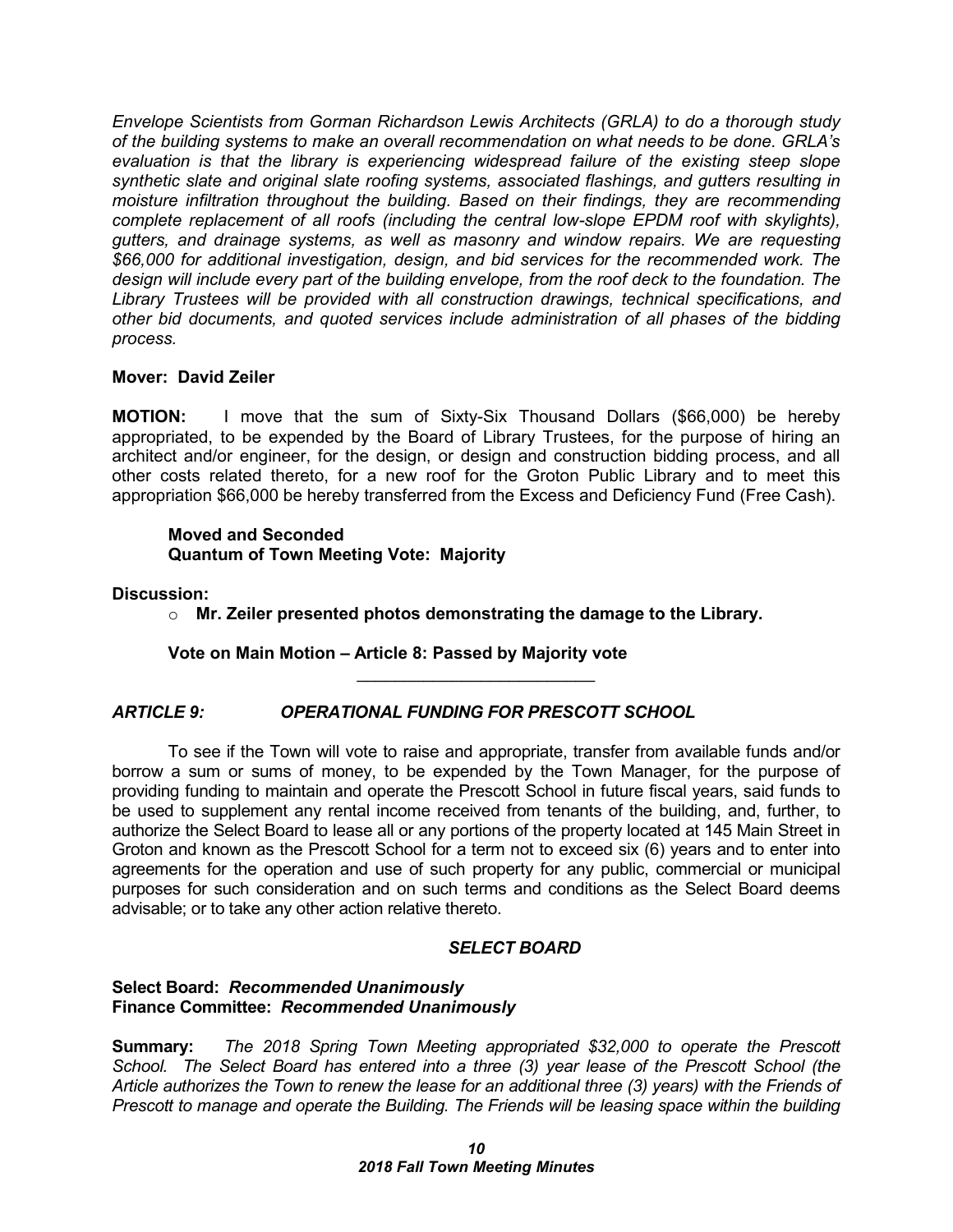*to various tenants in compliance with local zoning. They have agreed to ensure that they will cover all operational costs of the Prescott School by the third year of the lease. The purpose of this Article is appropriate necessary funding to cover the Town's expenses over the life of the lease.* 

#### **Mover: John Giger**

**MOTION:** I move that the sum of Thirty Thousand Dollars (\$30,000), be hereby appropriated to be expended by the Town Manager, for the purpose of providing funding to maintain and operate the Prescott School in future fiscal years, said funds to be used to supplement any rental income received from tenants of the building, and, further, to authorize the Select Board to lease all or any portions of the property located at 145 Main Street in Groton and known as the Prescott School for a term not to exceed six (6) years and to enter into agreements for the operation and use of such property for any public, commercial or municipal purposes for such consideration and on such terms and conditions as the Select Board deems advisable, and to meet this appropriation \$30,000 be hereby transferred from the Excess and Deficiency Fund (Free Cash).

**Moved and Seconded Quantum of Town Meeting Vote: Majority Vote on Main Motion – Article 9: Passed by Majority Vote**

# *ARTICLE 10: EXTEND CENTER SEWER DISTRICT*

To see if the Town will vote to extend the "Groton Center Sewer District" as established by the vote of the Special Town Meeting of February 6, 1989, under Article 7, and as shown most recently on the plan approved under article 14 of the Annual Town Meeting of April 25, 2005, to include the property shown on Assessor's Lot 235-1 (227 Boston Road) and its successors or assigns, and provided that all costs of designing, laying, and construction of the extension and any associated connection and the cost of additional capacity and the property owner's proportionate share of the general benefit facilities, and all other costs associated therewith, are paid by the owner of the property benefited thereby, whether by the assessment of betterments or otherwise, or to take any other action relative thereto.

\_\_\_\_\_\_\_\_\_\_\_\_\_\_\_\_\_\_\_\_\_\_\_\_\_

#### *BOARD OF SEWER COMMISSIONERS*

#### **Select Board:** *(4 In Favor, 1 Against – Manugian)* **Finance Committee:** *No Position* **Board of Sewer Commissioners:** *No Position*

**Summary:** *This Article, if approved, will extend the Center Sewer District to 227 Boston Road.*

#### **Mover: Jim Gmeiner**

**MOTION:** I move that the boundary of "Groton Center Sewer District" as established by the vote of the Special Town Meeting of February 6, 1989, under Article 7, and as shown most recently on the plan approved under article 14 of the Annual Town Meeting of April 25, 2005, be hereby extended to include the property shown on Assessor's Lot 235-1 (227 Boston Road) and its successors or assigns, and provided that all costs of designing, laying, and construction of the extension and any associated connection and the cost of additional capacity and the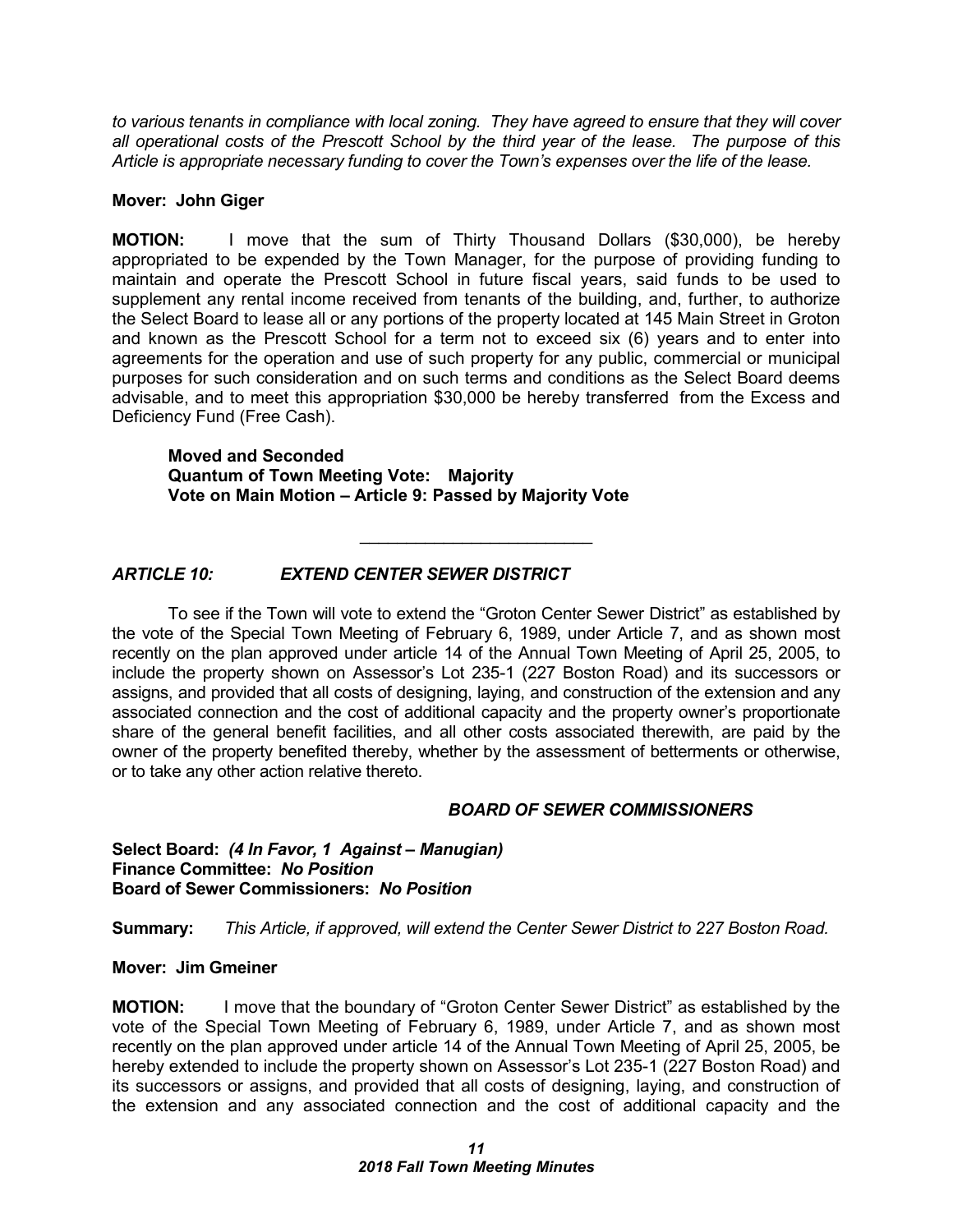property owner's proportionate share of the general benefit facilities, and all other costs associated therewith, are paid by the owner of the property benefited thereby, whether by the assessment of betterments or otherwise.

#### **Moved and Seconded Quantum of Town Meeting Vote: Majority**

**Discussion:**

- o **Mr. Lindemer presented an overview of his plan and of the property.**
- o **Select Board Member Manugian argued that this was a concept, and not a permitted plan. This project has not gone through the permitting process (Planning Board, Zoning Board of Appeals, Board of Health, Conservation Commission). The permitting process requires notification of abutters and public hearings. A better process would have been to go through the permitting process and then request a sewer expansion. She also pointed out that the sewer rights go with the land, not with the project. This parcel could be combined with other parcels, some large, and the final land would have the sewer rights. In this case, she believes there is the potential for 100 acres of residential development.**
- o **Q: Will this project require a zoning change?** o **R: (Mr. Lindemer) Only if needed.**
- o **Q: Will the sewer be extended before the project is permitted?** o **R: (Mr. Lindemer) No**
- o **Q: Does the sewer permission extend to others?**
	- o **R: Yes**

**Motion to Indefinitely Postpone the Main Motion - Article 10 Moved and Seconded Quantum: Majority**

**Motion to Move (both) Questions Moved and Seconded Quantum: 2/3rds Majority Vote on Motion to Move the Question: Passed by 2/3rds Majority. 7 Voters did not contest the ruling of the Chair.**

**Vote on Motion to Indefinitely Postpone the Main Motion – Article 10: Did not pass**

**Vote on Main Motion – Article 10: Passed by Majority Vote. 7 Voters did not contest the ruling of the Chair.**

# *ARTICLE 11: FOUR CORNERS SEWER DISTRICT*

To see if the Town will vote to amend the Town Code of the Town of Groton by deleting Article III of Chapter 190 in its entirety and inserting in its place a new Article III as follows, or to take any other action relative thereto:

 $\overline{\phantom{a}}$  , which is a set of the set of the set of the set of the set of the set of the set of the set of the set of the set of the set of the set of the set of the set of the set of the set of the set of the set of th

# **Article III. Four Corners Sewer District**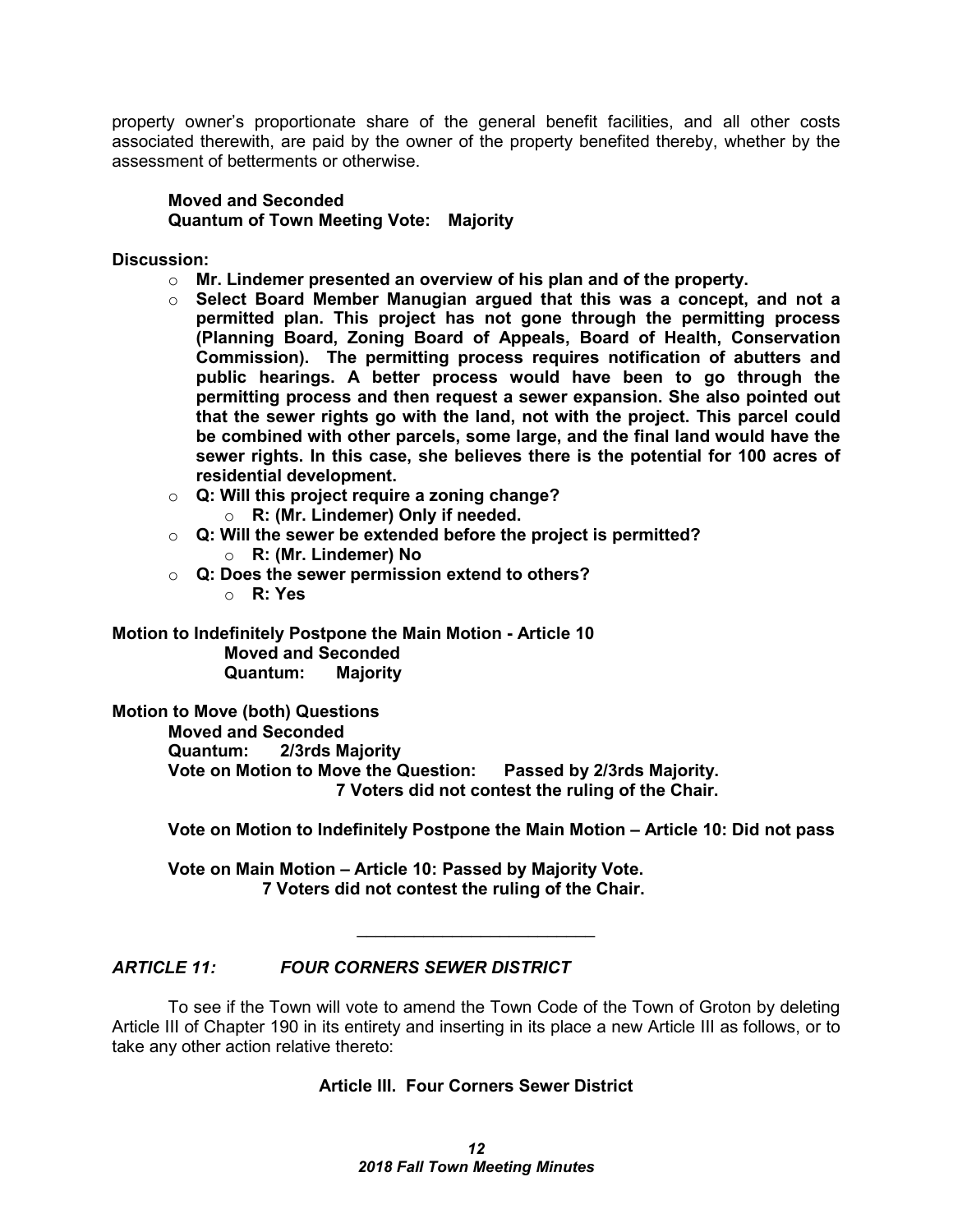# **§190-8. Establishment.**

There is hereby established a system of sewerage per MGL c. 83, § 15 within that part of the Town of Groton identified as the "Four Corners Sewer District" as bounded and described by the plan entitled "Four Corners Sewer District," prepared by the Town of Groton, dated July 2018 and on file with the office of the Town Clerk. The land as shown on said plan shall be served by a system of sewerage to be provided by the Town within the territorial limits of such district, subject to the capacity of said system.

# **§190-9 Extension and Expansion of Four Corners Sewer District.**

The sewer system therein may, by a vote of any Town Meeting, be extended and expanded to serve an increased land area if there remains, at the time of the vote, sufficient capacity.

# **§190-10 Assessment for General and Special Benefit Facilities.**

Pursuant to MGL c. 83, § 15, the assessment of betterments for extensions of the "Four Corners Sewer District" beyond its limits as of the date of the adoption of this Article III, and the costs of general benefit facilities, including, but not limited to, pumping stations, trunk and force mains, shall be separated from the costs of special benefit facilities, including, but not limited to, the sewer mains, serving adjacent properties.

# **§190-11 Connections required.**

The owner or occupant of a building situated within the Four Corners Sewer District (the Sewer System), as it may be amended, shall:

A. In the case of an existing building within the Sewer System as of the effective date of this Article III, connect said building to the sewer with an effective drain within one year of said effective date or, in the case of an extension of the Sewer System, within two years of the date when said sewer is available for such connection

B. In the case of a new building within the Sewer System constructed after the effective date of this Article III, or in the case of renovation of a building which would trigger the requirement to upgrade a subsurface sewage disposal system under the provisions of Title 5 of the State Environmental Code (310 CMR 15.000) or any successor regulation, connect said building to the sewer prior to the issuance of a certificate of occupancy by the Building Inspector.

C. Authority. The Groton Sewer Commission, (or in its inability to act, the Select Board acting as such) and the Groton Board of Health shall both be responsible for compliance with and oversight of §§ 190-11 and 190-12 and may act independently and cooperatively within their respective areas of responsibility. The Groton Sewer Commission shall provide administrative services, such as maintenance of connection records for properties within the Sewer District and issuance of notices to property owners. The Groton Board of Health shall address matters of compliance, enforcement, and act upon applications for variances.

# **§190-12 Variances.**

A variance from the connection requirement may be granted by the Board of Health for any one of the following reasons: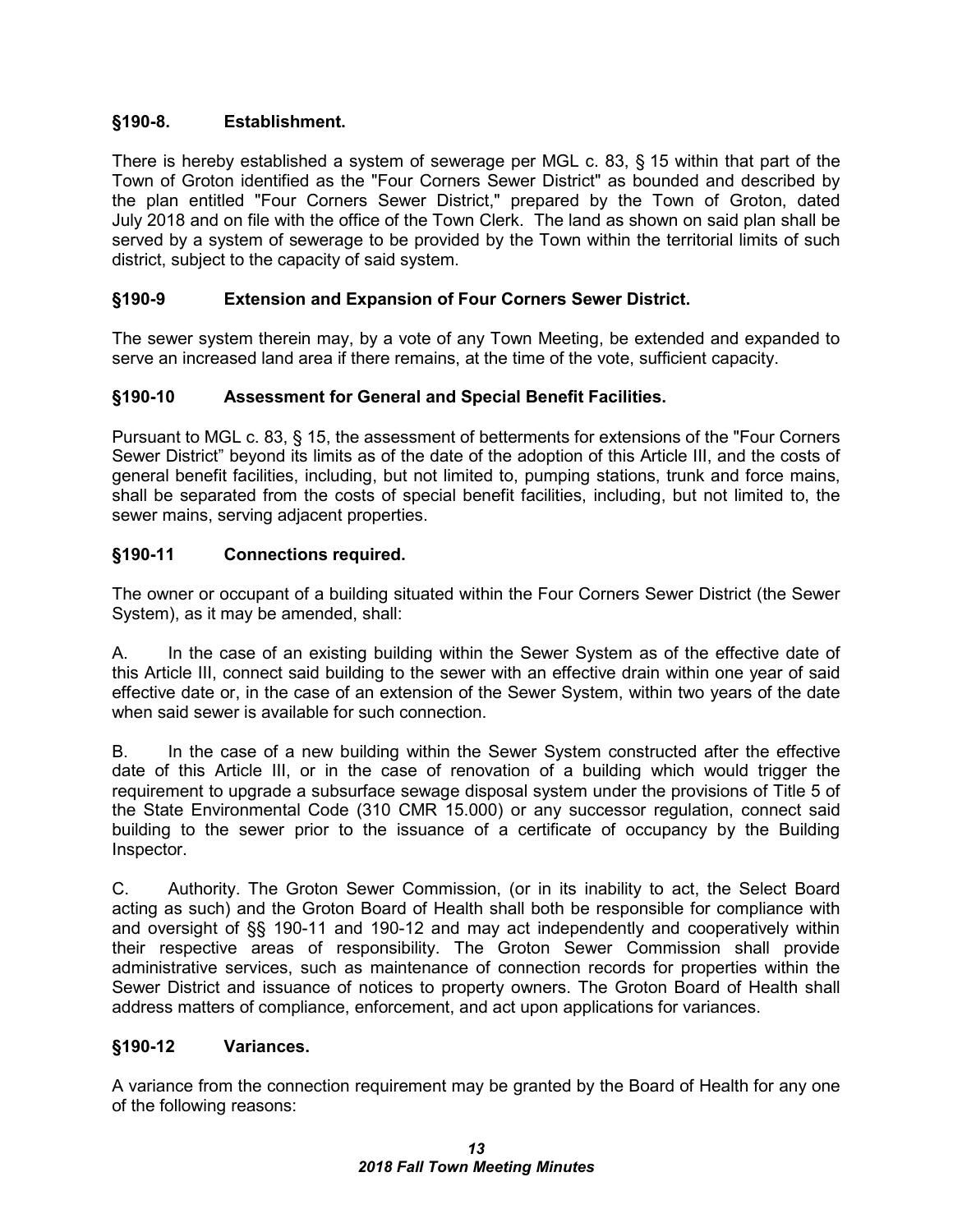A. That said land by reason of its grade or level or any other cause cannot be drained into such sewer, or that a connection is economically unfeasible (defined as the cost of connection being in excess of 10% of the assessed value of the subject property). The applicant for the variance shall provide sufficient documentary evidence to show that a connection is not a feasible option or is economically unfeasible; or

B. In the case of property used for residential purposes, that the buildings on said land are served by a private on-site subsurface sewage disposal system which was issued a certificate of compliance in accordance with the provisions of said Title 5 as in effect on or after March 31, 1995, and, after an inspection as defined in 310 CMR 15.302, is determined not to be failing to protect public health and safety and the environment as defined in 310 CMR 15.303. Such variance shall continue for a period of three years from the date of issuance, provided the subsurface sewage disposal system is pumped once a year during said three years, or for a period of two years from the date of issuance if the system has not been so pumped. After such time period the system shall be re-inspected and an additional variance may be granted if the re-inspection determines the system is not failing to protect public health and safety and the environment as defined in 310 CMR 15.303. Any variance granted under this subsection shall expire upon the "transfer of title" to the property served by the system, as defined in 310 CMR 15.301, and the property shall be connected no later than 90 days after the date of the transfer of title.

C. In the case of property used for nonresidential purposes, that the buildings on said property are served by a private on-site subsurface sewage disposal system which was issued a certificate of compliance in accordance with the provisions of said Title 5 as in effect on or after March 31, 1995, and, after an inspection as defined in 310 CMR 15.302, is determined not to be failing to protect public health and safety and the environment as defined in 310 CMR 15.303. Such variance shall expire after one year. After such three-year or two-year time period, as applicable, the subsurface sewage disposal system shall be re-inspected and an additional variance may be granted if the re-inspection determines the system is not failing to protect public health and safety and the environment as defined in 310 CMR 15.303. Any variance granted under this subsection shall expire upon the "transfer of title" to the property served by the system, as defined in 310 CMR 15.301, and the property shall be connected no later than 90 days after the date of the transfer of title.

D. In the event that the Massachusetts Department of Environmental Protection or successor entity institutes a set of requirements for subsurface sewage disposal system performance stricter than those set forth in the then current version of said Title 5, any variances granted hereunder shall not be considered as exempting the applicable disposal system from the connection requirement. Instead, in that case, any existing systems with variances must either meet the new requirements or the property must be connected to the Sewer System. Such mandatory connections shall be made within 90 days of the effective date of the new requirements for commercial properties or six months of said effective date for residential properties.

E. The Board of Health may review any Title 5 inspection and any approved subsurface sewage disposal works permit to determine if a subsurface sewage disposal system is protective of public health and safety and the environment in considering any variance request.

F. A notice of any variance granted hereunder shall be promptly recorded by the property owner with the Middlesex South District Registry of Deeds and evidence thereof provided to the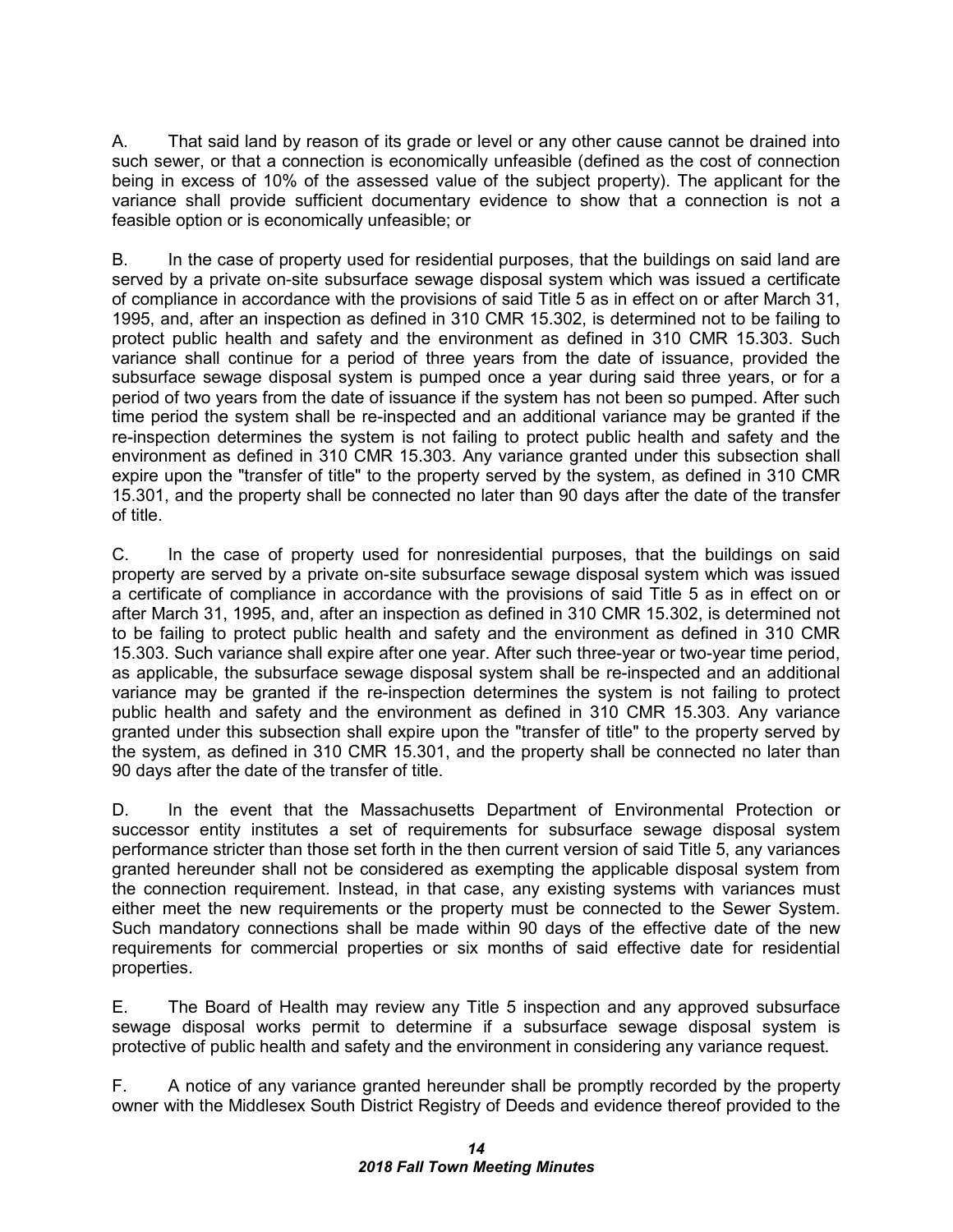Board of Health. Such notice shall state that the variance shall expire upon the "transfer of title" as defined in 310 CMR 15.301.

#### *TOWN MANAGER*

#### **Select Board:** *Recommended Unanimously* **Finance Committee:** *No Position*

**Summary:** *Now that the Four Corners Sewer Project is completed, this article is brought forward to set forth the Bylaw provisions establishing how the District will function. This proposed Bylaw amendment creates a framework for operation that is similar to that in place for the Center Sewer District. The Select Board and Sewer Commission will then establish regulations for the operation of the District.*

#### **Mover: Alison Manugian**

**MOTION:** I move that the Code of the Town of Groton be hereby amended by deleting Article III of Chapter 190 in its entirety and inserting in its place a new Article III as set forth in the Warrant for the 2018 Fall Town Meeting.

 $\overline{\phantom{a}}$  , which is a set of the set of the set of the set of the set of the set of the set of the set of the set of the set of the set of the set of the set of the set of the set of the set of the set of the set of th

**Moved and Seconded Quantum of Town Meeting Vote: Majority Vote on Main Motion – Article 11: Passed by Majority Vote**

# *ARTICLE 12: EXTEND FOUR CORNERS SEWER DISTRICT*

To see if the Town will vote to extend the "Four Corners Sewer District", as established by the vote under Article 12 of the 2015 Spring Town Meeting, to include the property shown on Groton Assessors' Maps as Lot 120-2.16 and 120-2.40 on the Plan entitled "Four Corners Village Sewer District", a copy of which is on file in the Town Clerk's Office, provided that all costs of designing, laying, and construction of the connection and any General Benefits Facility Charge are paid by the owner of the property benefited thereby, or to take any other action relative thereto.

#### *TOWN MANAGER*

#### **Select Board:** *Recommended Unanimously* **Finance Committee:** *No Position*

**Summary:** *The purpose of this Article is to extend the Four Corner Sewer District to include two residential parcels, Lot 120-2.16 and Lot 120-2.40. The Developer has agreed to pay all costs associated with adding these parcels to the District, including connection fees and other related charges. This article seeks to amend the original district by adding these parcels.*

#### **Mover: Alison Manugian**

**MOTION:** I move that the boundaries of the "Four Corners Sewer District", as established by the vote under Article 12 of the 2015 Spring Town Meeting, be extended to include the properties shown on Groton Assessors' Maps as Lot 120-2.16 and 120-2.40 on the Plan entitled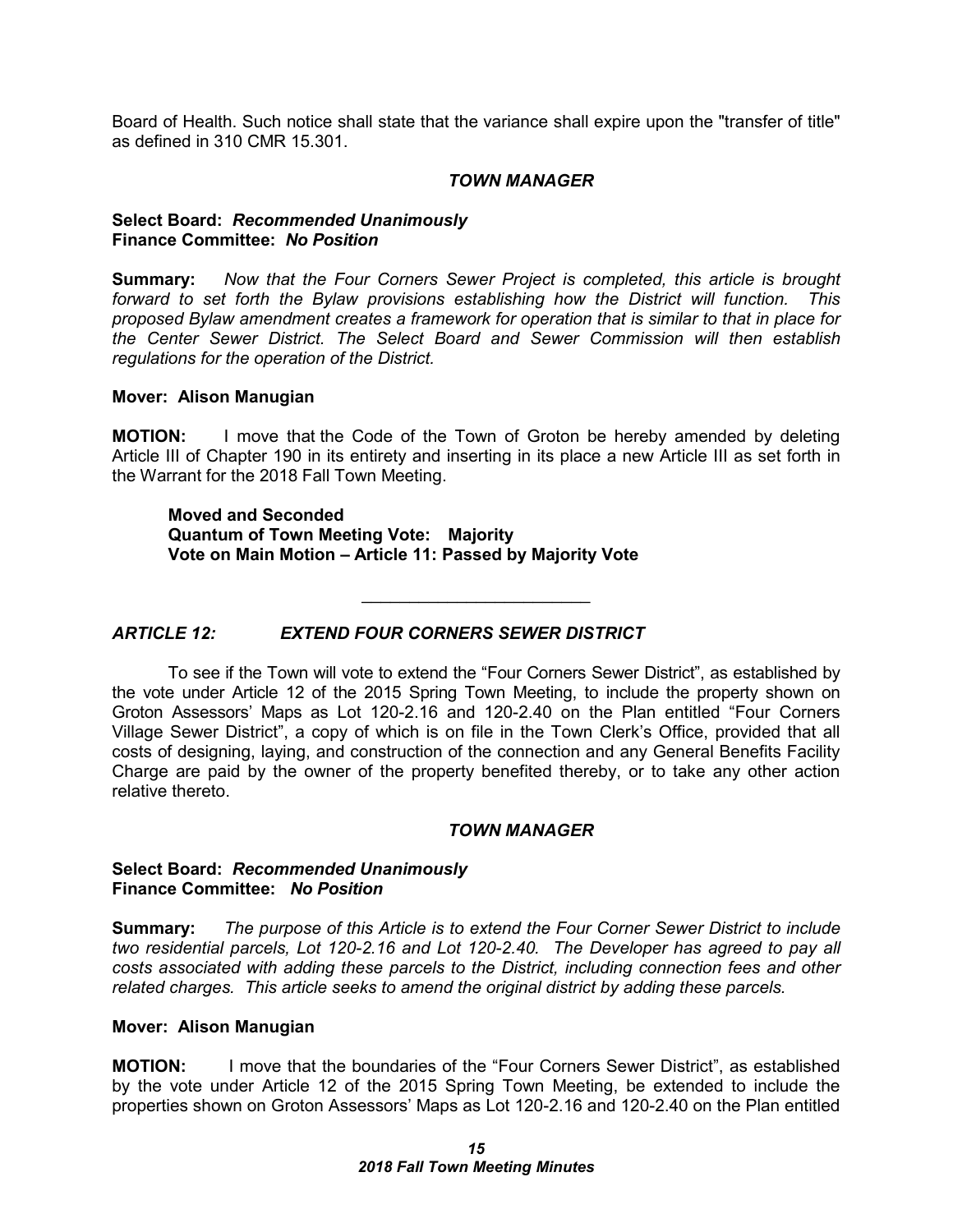"Four Corners Village Sewer District", provided that all costs of designing, laying, and construction of the connection and any General Benefits Facility Charge are paid by the owner of the property benefited thereby.

**Moved and Seconded Quantum of Town Meeting Vote: Majority Vote on Main Motion – Article 12: Passed by Majority Vote**

 $\overline{\phantom{a}}$  , which is a set of the set of the set of the set of the set of the set of the set of the set of the set of the set of the set of the set of the set of the set of the set of the set of the set of the set of th

# *ARTICLE 13: AMEND CHAPTER 13 OF THE CODE OF THE TOWN OF GROTON*

To see if the Town will vote to amend Chapter 13 "Finance Committee" of the Code of the Town of Groton by deleting Chapter 13 in its entirety and in its place adding a new Chapter 13 "Finance Committee" as follows:

# **CHAPTER 13 – FINANCE COMMITTEE**

# **§ 13-1. Membership; purpose.** [Amended 10-22-2007 STM, Art. 14]

There shall be a finance committee that shall consist of 7 voters appointed by a 3-person committee that shall consist of the chair of the select board, the chair of the finance committee and the town moderator; provided, however, that if the chair of the finance committee is being considered for reappointment, the finance committee shall select another member who is not being considered for reappointment. Members of the finance committee shall serve terms of 3 years; provided, however, that the terms shall be so arranged that the terms of office of as nearly an equal number of members as possible shall expire each year. The finance committee shall appoint a chair and a deputy chair to run meetings and present the finance committee's recommendations during the town budget process.

# **§ 13-2. Duties.**

- a. Whenever the Warrant for any Town Meeting contains an article or articles under which an appropriation or expenditure of money may be made, the Finance Committee shall consider such article or articles after one or more public hearings thereon and shall report its recommendations to the Town Meeting;
- b. serve as the advisors to the town meeting, the select board, the town manager and the department of finance on all matters pertaining to the budget, including budgeting strategy and goals and the balancing of revenues and expenditures;
- c. together with the select board, town manager and department of finance, develop a budget strategy and set financial goals for each fiscal year;
- d. present the finance committee's annual budget at the spring town meeting;
- e. consult with the select board and the town manager prior to collective bargaining to develop a strategy aligning with the town's long-term budgetary strategy and goals;
- f. review the preliminary results of collective bargaining to ensure alignment with long-term budgetary strategy and goals; and
- g. perform any other duties as may be required by law.

# **§ 13-3. Annual Review of Financial Policies**

Annually, the select board and the finance committee shall review and update the town's overall financial management policy. When reviewing and updating the policy, the select board and the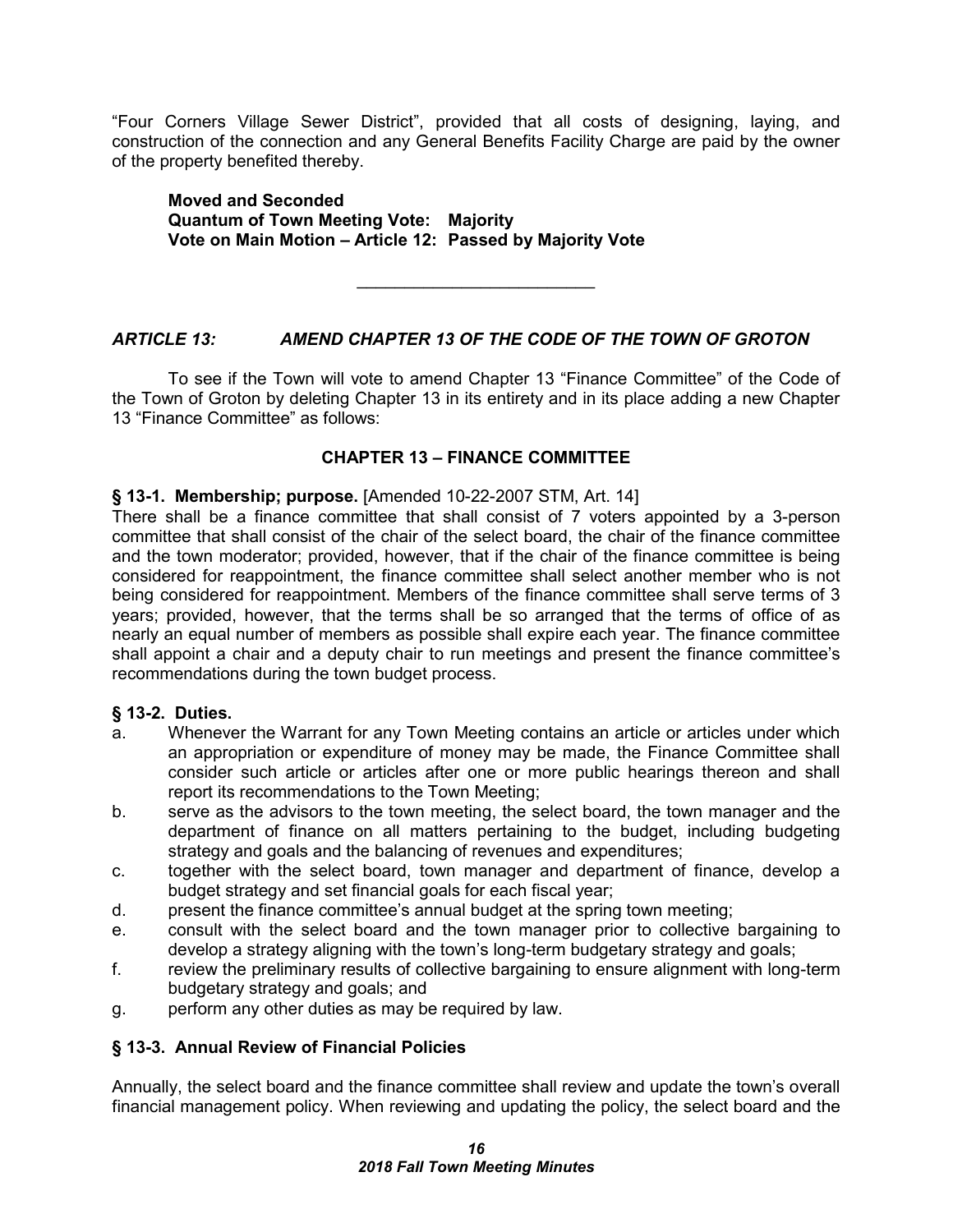finance committee shall seek input from the town manager, the department of finance and other advisors.

or to take any other action relative thereto.

#### *TOWN MANAGER TOWN CLERK*

#### **Select Board:** *Recommended Unanimously* **Finance Committee:** *Recommended Unanimously*

**Summary:** *The Town of Groton Charter was recently updated to change the way the Finance Committee is appointed and further codified its duties and responsibilities. The purpose of this Article is to update the Town's Bylaw to reflect these changes.*

#### **Mover: Barry Pease**

**MOTION:** I move that Chapter 13 "Finance Committee" of the Code of the Town of Groton be amended by deleting Chapter 13 in its entirety and in its place adding a new Chapter 13 "Finance Committee" as set forth in the Warrant for the 2018 Fall Town Meeting.

**Moved and Seconded Quantum of Town Meeting Vote: Majority Vote on Main Motion – Article 13: Passed by Unanimous Vote**

#### *ARTICLE 14: AMEND TOWN BYLAWS TO CHANGE SELECTMEN TO SELECT BOARD*

 $\mathcal{L}_\text{max}$  , which is a set of the set of the set of the set of the set of the set of the set of the set of the set of the set of the set of the set of the set of the set of the set of the set of the set of the set of

To see if the Town will vote to amend the Town Bylaws, with the exceptions of Chapter 13 Finance Committee and Chapter 218 Zoning, by changing the words "Board of Selectmen," wherever they appear, to the words "Select Board" and making such other clerical revisions as are required to change all references to the Board of Selectmen and its members to "Select Board" and "Select Board Members," or to take any other action relative thereto.

#### *SELECT BOARD*

#### **Select Board:** *Recommended (4 in Favor – 0 Against - 1 Deferred/Abstain, Degen)* **Finance Committee:** *No Position*

**Summary:** *The Board of Selectmen voted unanimously on February 12, 2018 to change the name of the board to the Select Board. This article is necessary in order to make the name change in the Town Bylaws. Chapter 13 Finance Committee and Chapter 218 Zoning will be addressed in separate articles. A list of affected town bylaws is on file with the Town Clerk and included in this Town Meeting Information Packet.*

# **Mover: Rebecca Pine**

**MOTION:** I move that the Town Bylaws, with the exceptions of Chapter 13 Finance Committee and Chapter 218 Zoning, be hereby amended by changing the words "Board of Selectmen," wherever they appear, to the words "Select Board" and making such other clerical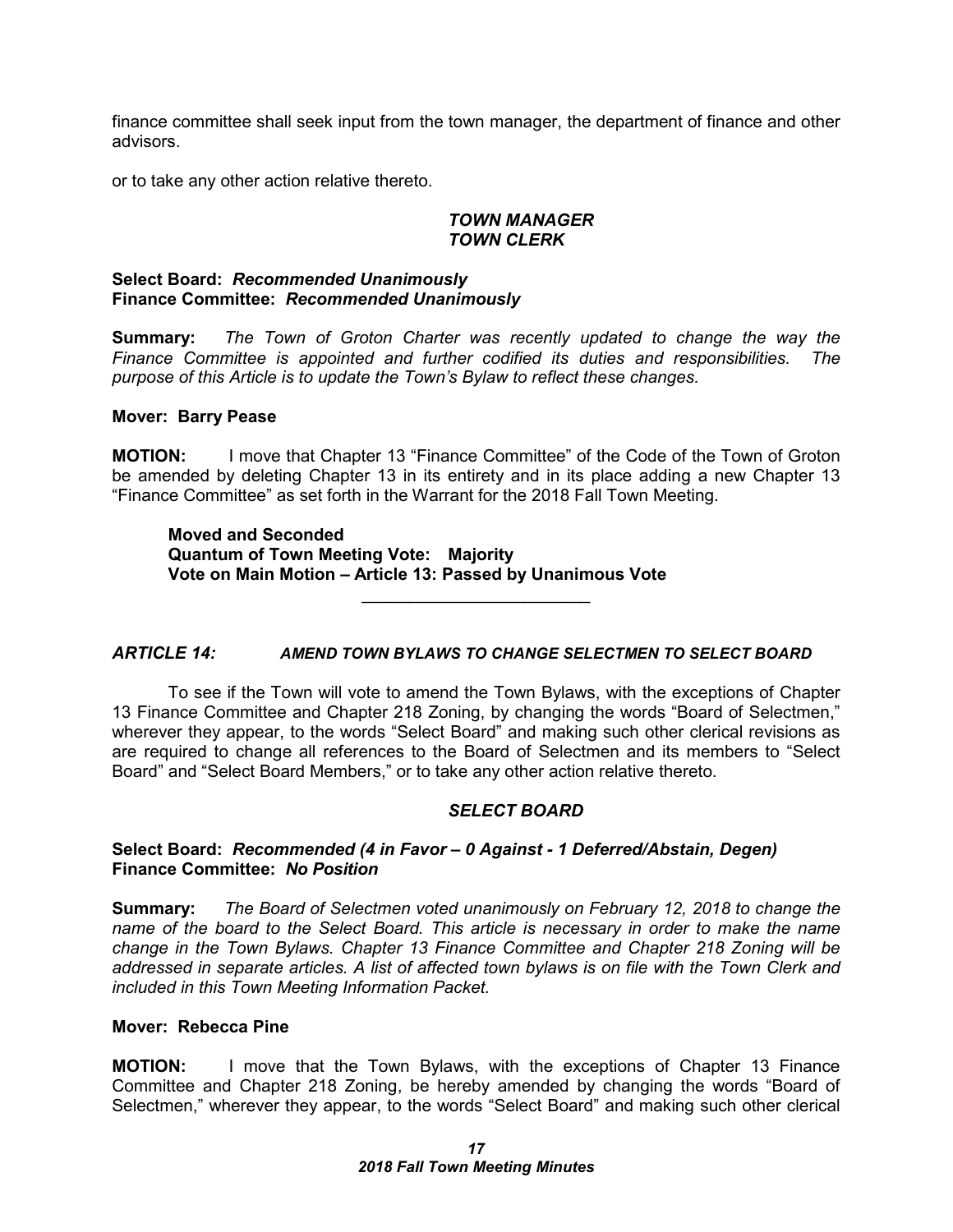revisions as are required to change all references to the Board of Selectmen and its members to "Select Board" and "Select Board Members".

**Moved and Seconded Quantum of Town Meeting Vote: Majority Vote on Main Motion – Article 14: Passed by Majority Vote**

#### *ARTICLE 15: AMEND CHAPTER 218 – CHANGE SELECTMEN TO SELECT BOARD*

 $\overline{\phantom{a}}$  , where  $\overline{\phantom{a}}$  , where  $\overline{\phantom{a}}$  , where  $\overline{\phantom{a}}$ 

To see if the Town will vote to amend the Chapter 218 Zoning of the Code of the Town of Groton, by changing the words "Board of Selectmen," wherever they appear, to the words "Select Board" and making such other clerical revisions as are required to change all references to the Board of Selectmen and its members to "Select Board" and "Select Board Members," or to take any other action relative thereto.

#### *SELECT BOARD*

#### **Select Board:** *Recommended (4 in Favor – 0 Against - 1 Deferred/Abstain, Degen)* **Finance Committee:** *No Position* **Planning Board***: Recommended Unanimously at September 13 public hearing.*

**Summary:** *The Board of Selectmen voted unanimously on February 12, 2018 to change the name of the board to the Select Board. This article is necessary in order to make the name change in the Chapter 218 Zoning Bylaw, which would require a 2/3rds vote of the Meeting. A copy of Chapter 218 Zoning, as proposed to be amended, is on file with the Town Clerk.*

#### **Mover: Rebecca Pine**

**MOTION:** I move that Chapter 218 Zoning, be hereby amended by changing the words "Board of Selectmen," wherever they appear, to the words "Select Board" and making such other clerical revisions as are required to change all references to the Board of Selectmen and its members to "Select Board" and "Select Board Members".

**Moved and Seconded Quantum of Town Meeting Vote: 2/3's Majority Vote on Main Motion – Article 15: Passed by 2/3rds Majority**

#### *ARTICLE 16: AMEND CHAPTER 125 – DEMOLITION DELAY BYLAW*

To see if the Town will vote to amend Chapter 125 "Demolition Delay" of the Code of the Town of Groton, by deleting Sections 125-3(G), 125-3(H) and 125-4(A) in their entirety and inserting in their place new Sections 125-3(G), 125-3(H) and 125-4(A) as follows:

 $\mathcal{L}_\text{max}$  , which is a set of the set of the set of the set of the set of the set of the set of the set of the set of the set of the set of the set of the set of the set of the set of the set of the set of the set of

§125-3 (G) If after a public hearing the Historical Commission determines that the significant building should be preferably preserved ("preservation determination"), the Historical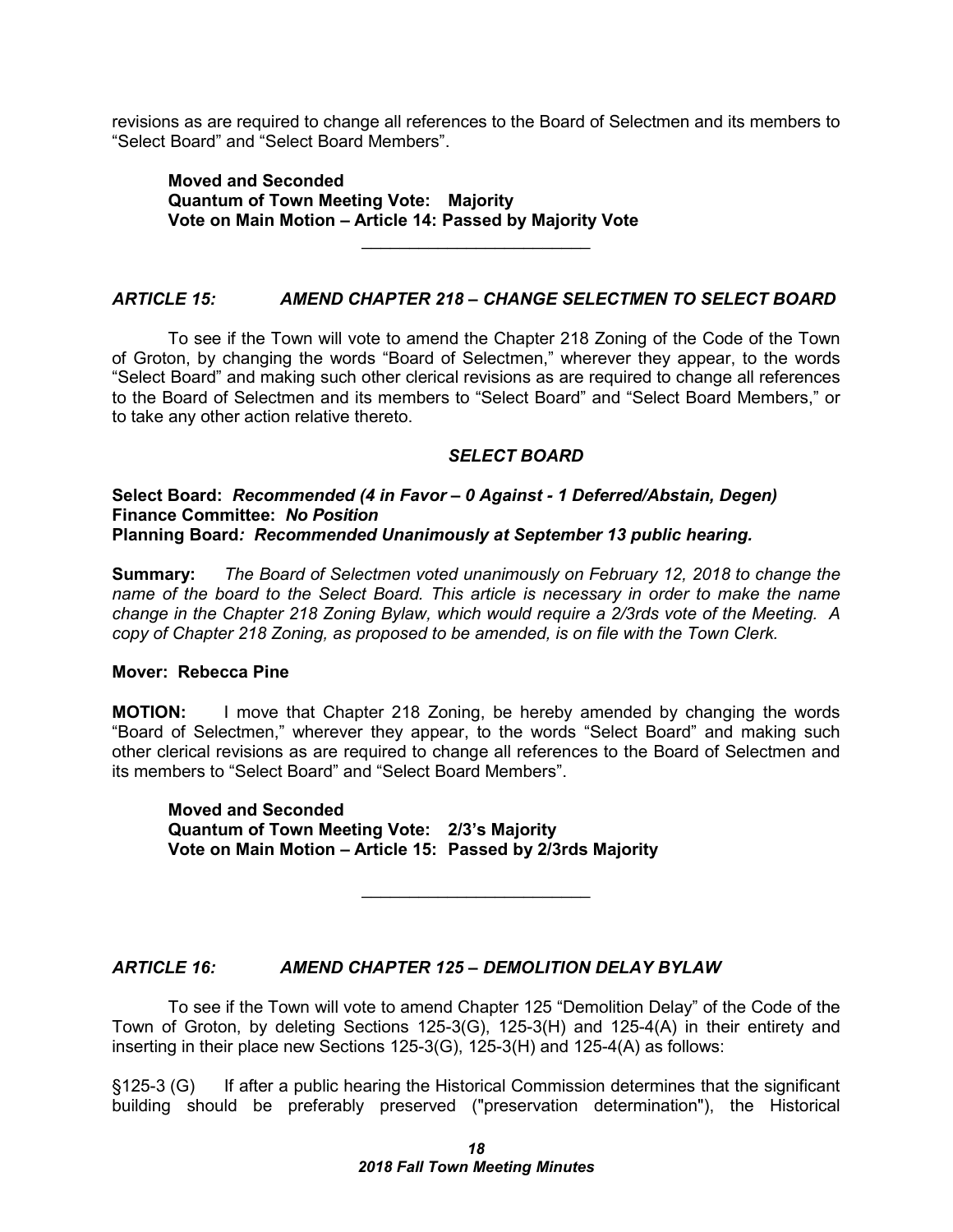Commission shall, within five days after the hearing, notify in writing the Building Inspector and the applicant, and no demolition permit may be issued until eighteen (18) months after the date of the preservation determination by the Historical Commission.

§125-3 (H) Notwithstanding anything contained in Subsection G, the Building Inspector may issue a demolition permit for a building with a preservation determination at any time after receipt of written advice from the Historical Commission to the effect that either:

- (1) The Historical Commission is satisfied that there is no reasonable likelihood that either the owner or some other person or group is willing to purchase, preserve, rehabilitate or restore such building; or
- (2) The Historical Commission is satisfied that for at least eighteen (18) months the applicant has made continuing, bona fide and reasonable efforts to locate a purchaser to preserve, rehabilitate or restore the subject building, and that such efforts have been unsuccessful.

§125-4 (A) Once a significant building is given a determination of significance by the Historical Commission, the applicant and owner shall be responsible for properly securing the building to the satisfaction of the Building Inspector, whether occupied or vacant. Should the applicant fail to so secure the building and the significant building is destroyed at any time during the eighteen-month demolition delay period and such destruction could have been prevented by the required security measures as determined by the Building Inspector, it shall be considered a demolition in violation of this chapter.

or to take any other action relative thereto.

# *HISTORICAL COMMISSION*

# **Select Board:** *(2 In Favor – 3 Against, Degen, Manugian, Pease)* **Finance Committee:** *No Position*

**Summary:** *The Demolition Delay Bylaw was enacted for the purpose of preserving and protecting significant buildings within the Town of Groton which are outside Local Historic Districts. The bylaw is intended to encourage owners and townspeople, with assistance from the Groton Historical Commission, to seek out persons who might be willing to purchase, preserve, rehabilitate or restore such buildings rather than demolish them, and to limit the detrimental effect of demolition on the historical architectural resources of the Town. The Historical Commission is charged with implementing this bylaw. The Historical Commission would like to extend the length of the demolition delay from 6 months (as the bylaw currently reads) to 18 months. This will allow the committee the needed time to perform required due diligence activities.*

# **Mover: Bob DeGroot**

**MOTION:** I move that Chapter 125 "Demolition Delay" of the Code of the Town of Groton, be amended by deleting Sections 125-3(G), 125-3(H) and 125-4(A) in their entirety and inserting in their place new Sections 125-3(G), 125-3(H) and 125-4(A) as set forth in the Warrant for the 2018 Fall Town Meeting.

**Moved and Seconded Quantum of Town Meeting Vote: Majority**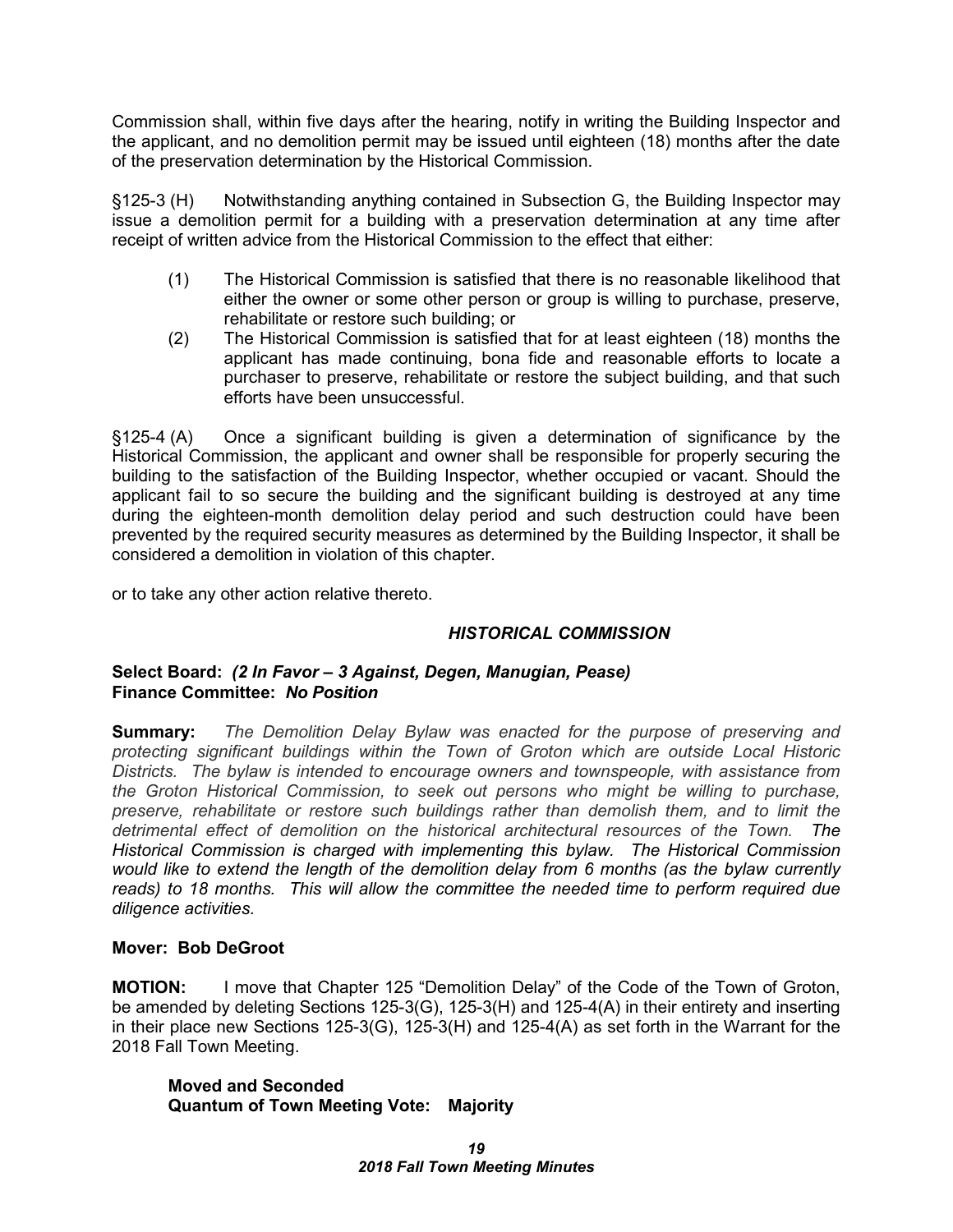**Discussion:**

o **Mr. DeGroot: The Groton Historical Commission is in existence to identify and preserve historic assets in the town. This article will give needed time for the volunteer commission to assess preservation solutions for historic assets , anywhere in town. The current 6 months window is not a best practice; some towns go as long as 24 months. The Commission will only use as much time as needed for an assessment.**

**Vote on Main Motion – Article 16: Passed by Majority Vote**

# *ARTICLE 17: ACCEPTANCE OF AMELIA WAY AS A TOWN WAY*

To see if the Town will vote to accept Amelia Way as a public way, as recommended by the Planning Board and laid out by the Select Board and as shown on a plan entitled "Amelia Way Street Acceptance Plan in Groton, Massachusetts," prepared by Hannigan Engineering, Inc., Leominster, MA for Grand Coast Capital Group, Hingham, Massachusetts, dated January 16, 2018, and on file with the Town Clerk; to authorize the Select Board to acquire, by gift, purchase or eminent domain such land and easements for the creation, maintenance and operation of a public way, including but not limited to easements for access, grading, drainage, sloping, construction and utilities, in all or any portions of such way and the parcels on such way, or to take any other action relative thereto.

 $\overline{\phantom{a}}$  , where  $\overline{\phantom{a}}$  , where  $\overline{\phantom{a}}$  , where  $\overline{\phantom{a}}$ 

#### *SELECT BOARD*

#### **Select Board:** *Recommendation Deferred Until Town Meeting* **Finance Committee:** *No Position*

**Summary:** *To accept Amelia Way as a public way.*

**Mover: John Giger**

**MOTION:** I move to indefinitely postpone consideration of Article 17.

**Moved and Seconded Quantum of Town Meeting Vote: Majority Vote on Main Motion – Article 17: Passed by Majority Vote**

#### *ARTICLE 18: ACCEPTANCE OF RECONFIGURED FARMERS ROW & PEABODY STREET*

 $\overline{\phantom{a}}$  , which is a set of the set of the set of the set of the set of the set of the set of the set of the set of the set of the set of the set of the set of the set of the set of the set of the set of the set of th

To see if the Town will vote to accept those portions of Farmers Row and Peabody Street, including sidewalks, as recommended by the Planning Board and laid out and relocated by the Select Board, and as shown on the on the as-built plans entitled "Plan of Land in Groton, Middlesex County Massachusetts," prepared by Samiotes Consultants, Inc., for Groton School, 282 Farmers Row, P.O. Box 991, Groton, MA 01450, dated September 5, 2018 and on file with the Town Clerk; to authorize the Select Board to acquire, by gift, purchase or eminent domain such land and easements for the creation, maintenance and operation of a public way, including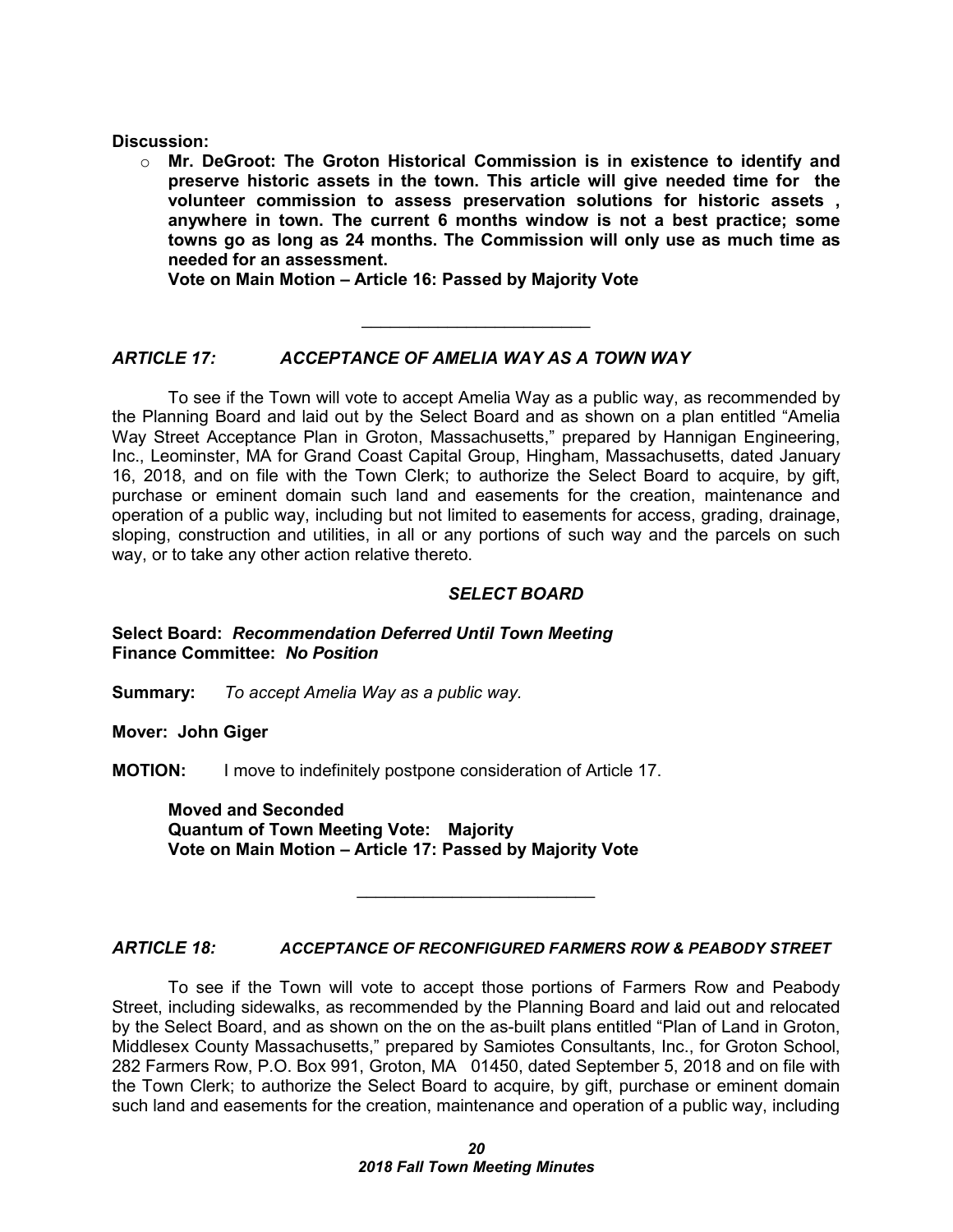but not limited to easements for access, grading, drainage, sloping, construction and utilities, in all or any portions of such way and the parcels on such way, or to take any other action relative thereto.

## *SELECT BOARD*

#### **Select Board:** *Recommended Unanimously* **Finance Committee:** *No Position*

**Summary:** *During this past summer, Groton School installed a sidewalk on Farmers Row and a portion of Peabody Street and reconfigured the Farmers Row/Peabody Street intersection in order to have a safer intersection meeting Massachusetts Department of Transportation standards (previously, Peabody Street did not meet Farmers Row at a right angle, and a utility pole was situated in the center of the intersection). These improvements were approved by the Groton Select Board in 2016 as specific repairs in accordance with M.G.L. c. 82, §21. Portions of these improvements are situated outside of the existing rights of way for these two streets. Approval of this article will include those areas in the rights of way, and allow the Town to accept the gift of land to accomplish this.*

#### **Mover: John Giger**

**MOTION:** I move that those portions of Farmers Row and Peabody Street, including sidewalks, as recommended by the Planning Board and laid out and relocated by the Select Board, and as shown on the on the as-built plans entitled "Plan of Land in Groton, Middlesex County Massachusetts," prepared by Samiotes Consultants, Inc., for Groton School, 282 Farmers Row, P.O. Box 991, Groton, MA 01450, dated September 5, 2018, be accepted as a public way; and that the Select Board be hereby authorized to acquire, by gift, purchase or eminent domain such land and easements for the creation, maintenance and operation of such portions of Farmers Row and Peabody Street as a public way, including but not limited to easements for access, grading, drainage, sloping, construction and utilities, in all or any portions of such way and the parcels on such way.

# **Moved and Seconded Quantum of Town Meeting Vote: Majority Vote on Main Motion – Article 18: Passed by Unanimous Vote**

# *ARTICLE 19: CITIZENS' PETITION – AMEND ZONING BYLAW*

 To see if the Town will vote that Section 218-16 of the Town of Groton Zoning By-Laws be amended to add a new sub-section (3) as follows:

 $\overline{\phantom{a}}$  , which is a set of the set of the set of the set of the set of the set of the set of the set of the set of the set of the set of the set of the set of the set of the set of the set of the set of the set of th

§218-16 (3) Notwithstanding any other provision or interpretation of Chapter 218, where a principal residence exists on a parcel of land which is: 1) below the Minimum Lot Dimensions for residences set forth in §218-20 and 2) either the frontage or natural topography of the parcel makes it impossible to park at least two cars on such parcel, then permitted uses which are ancillary to the owner or lessor of such principal residence shall be allowed on a parcel of land owned, leased or permitted to be used by the owner or lessee of such principal residence where any part of the parcel of land upon which such ancillary use occurs, is within 250 yards of the parcel of land upon which the principal residence exists. Any parcel used for purposes ancillary to a principal residence under this provision shall be kept free of trash or belongings which are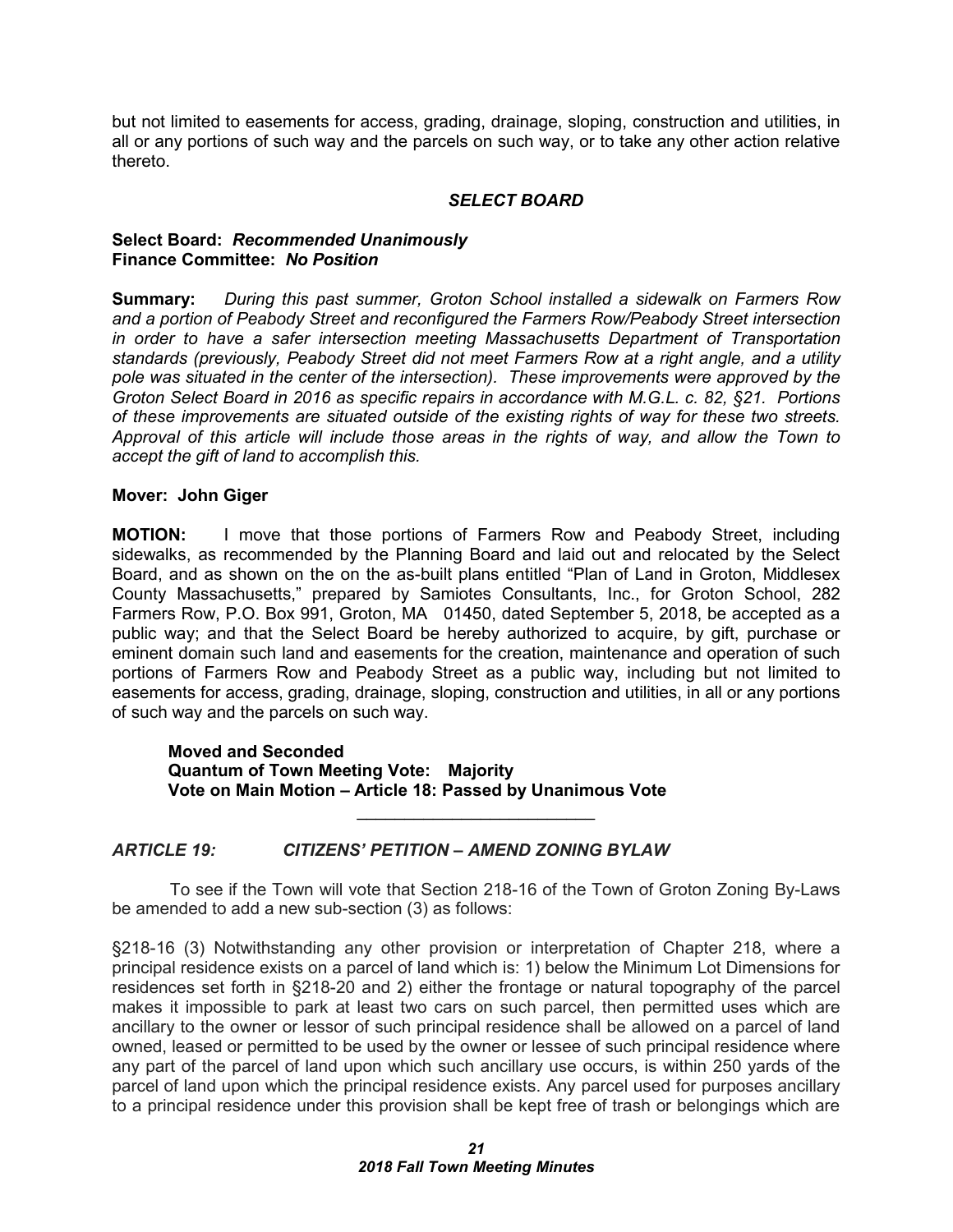not used and maintained on a regular basis; and no unregistered vehicles or boats (which must be registered for ordinary use) may be kept thereon for more than two months while actively for sale, or to take any other action relative thereto.

# *CITIZENS' PETITION*

| <b>Carole Prest</b><br><b>Select Board:</b><br><b>Finance Committee: No Position</b> | 8 Weymisset Road<br><b>No Position</b> | <b>Bonnie Carter</b>  | 8 Lone Lane      |
|--------------------------------------------------------------------------------------|----------------------------------------|-----------------------|------------------|
| Lynda Moore                                                                          | 20 Highland Road                       | John Reilly           | 50 Arrow Trail   |
| George W. Day                                                                        | 12 Highland Road                       | <b>Heather Rhodes</b> | 50 Arrow Trail   |
| Linda Valentine                                                                      | 313 Whiley Road                        | Daniel Cuglietta      | 60 Whiley Road   |
| John W. Valentine                                                                    | 313 Whiley Road                        | <b>Arthur Prest</b>   | 8 Weymisset Road |
| <b>NAME</b>                                                                          | <b>ADDRESS</b>                         | <b>NAME</b>           | <b>ADDRESS</b>   |

**Summary:****The following summary was prepared by the petitioners and represents their view on the Article:** *The purpose of this amendment is to allow parking, storage of boats or other belongings or any other permitted uses on lots which are within 250 yards of a principal residence in where the lot size and configuration will not accommodate at least two cars. Those familiar with areas of the Town such as the Lost Lake area know that historically, lots were virtually campsites. Other sections of the Town also have some very small lots where parking or storage of other personal belongings is not feasible. Many people who own or live in such residences have or have acquired nearby lots for parking and storage. Some were acquired and used for purposes ancillary to a principal*  residence before the zoning laws. Others have acquired lots for such purposes. This amendment would validate that *practice and impose reasonable restrictions to such places from becoming eye-sores. It is also widely known that the current interpretation/application of the law has been sporadic, and when enforced, it has often been the result of complaints motivated by personal disputes unrelated to actual zoning matters. The result has been to deprive owners of the reasonable use of their property. Any ancillary uses permitted by this amendment will still be subject to §218-5 A of the zoning by-laws which prohibit "uses which are dangerous or detrimental to a neighborhood because of fire hazard, offensive noise, smoke, vibration, harmful radioactivity, electrical interference, dust, odor, fumes, heat, glare, unsightliness or other objectionable characteristics." Beyond that, it will require that the cars, boats or other property kept on the lot will be used and maintained on a regular basis. Cars and boats kept on such lots must be registered (if subject to registration for use), except when actively for sale, and then only for two months. These very specific provisions, which are above and beyond the general provisions of §218-5, have been added to prevent such lots from becoming junk yards.*

#### **Mover: John Valentine**

**Planning Board:** *No Position*

**MOTION:** I move to indefinitely postpone Article 19.

**Discussion:**

o **Planning Board report: At its September 27 hearing, it determined that the article was insufficient and not recommended. As article 19 is indefinitely Postponed, the Planning Board will work with the applicant to address the goal of the article.**

**Moved and Seconded Quantum of Town Meeting Vote: 2/3's Majority Vote on Main Motion – Article 19: Passed by Unanimous Vote.**

**Motion to dissolve the Annual Town Meeting: Moved and Seconded Passed by Unanimous Vote The Fall 2018 Annual Town Meeting was dissolved at 10:00 PM on October 1.**

\_\_\_\_\_\_\_\_\_\_\_\_\_\_\_\_\_\_\_\_\_\_\_\_\_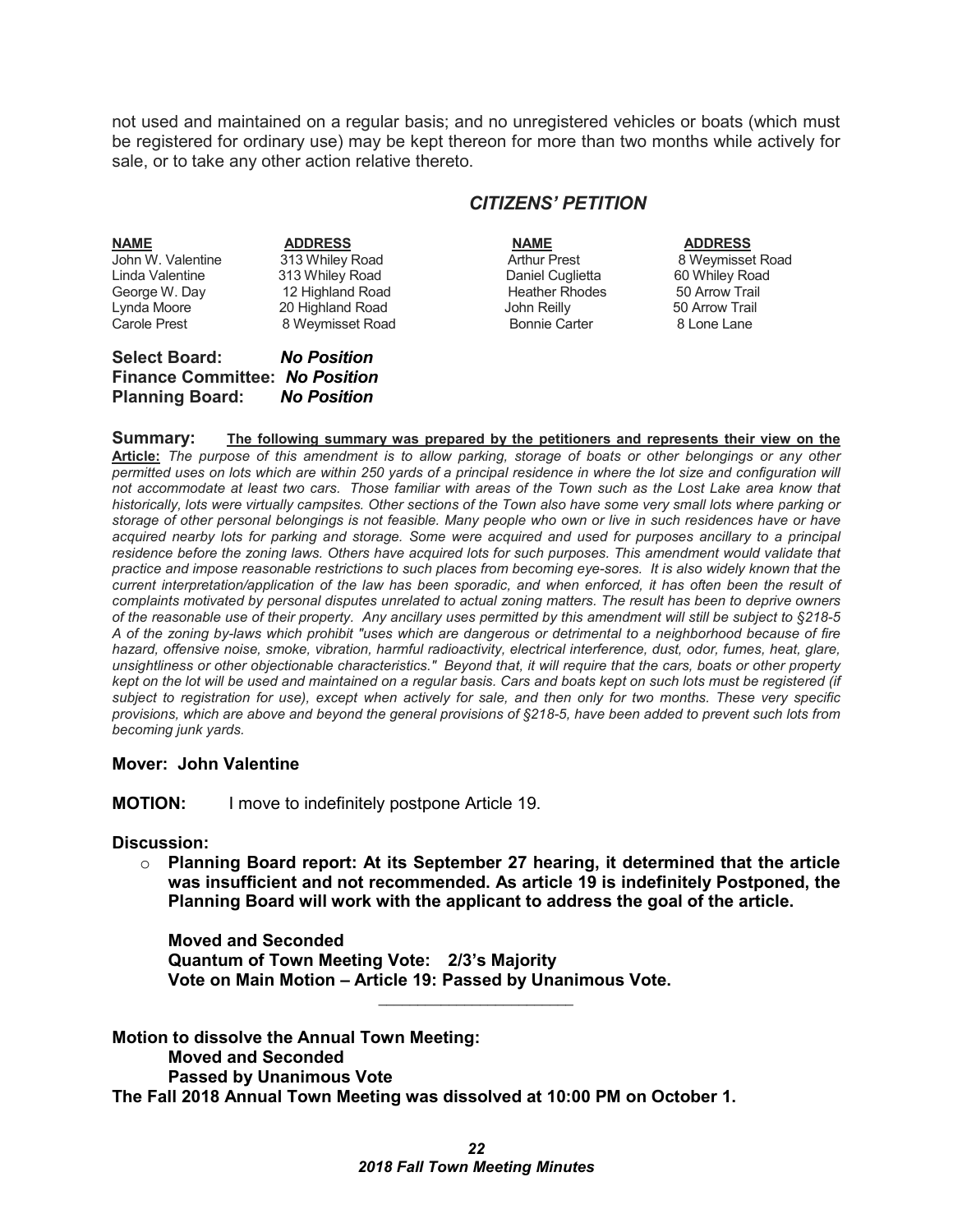Hereof fail not and make return of your doings to the Town Clerk on or before time of said meeting.

Given under our hands this  $10<sup>th</sup>$  Day of September in the year of our Lord Two Thousand Eighteen.

> *Barry A. Pease* Barry A. Pease, Chair

*Alison S. Manugian* Alison S. Manugian, Vice Chair

*John R. Giger* John R. Giger, Clerk

*Joshua A. Degen* Joshua A. Degen, Member

*Rebecca H. Pine* Rebecca H. Pine, Member

OFFICERS RETURN Groton, Middlesex

Pursuant to the within Warrant, I have this day notified the Inhabitants to assemble at the time, place, and for the purpose mentioned as within directed. Personally posted by Constable.

 $\_$  , and the contribution of  $\overline{\phantom{a}}$  , and  $\overline{\phantom{a}}$  , and  $\overline{\phantom{a}}$  , and  $\overline{\phantom{a}}$  , and  $\overline{\phantom{a}}$ **Constable Constable Date Duly Posted**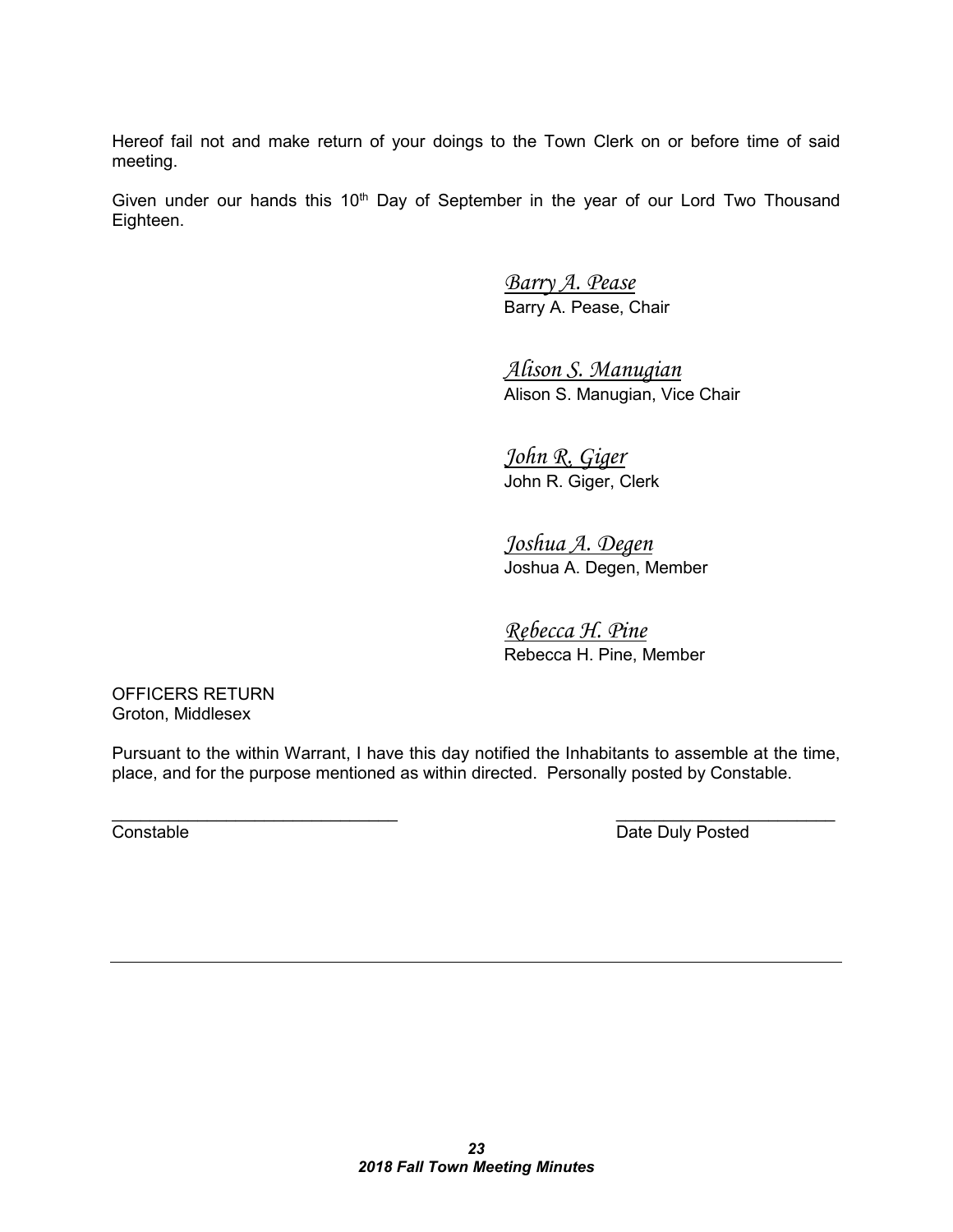# **REPORT OF THE TOWN MANAGER TO THE 2018 FALL TOWN MEETING**

**-------------------------------------------------------------------------------------------------------------------------------**

The 2018 Fall Town Meeting Warrant contains several warrant articles that seek appropriations from either the Town's Excess and Deficiency Fund (Free Cash) or the Excess and Deficiency Funds of the Water and Sewer Departments. None of these Articles will impact the Fiscal Year 2019 Tax Rate. The purpose of this report is to provide the residents and taxpayers with a summary of these articles and what will be the expected appropriation from those accounts. The Town's Free Cash has been certified at \$2,212,873 by the Department of Revenue.

The following is a summary of Warrant Articles requesting funding:

#### *Article 1: Prior Year Bills Amount Requested: \$1,345.02*

At this time, the Town is anticipating requesting funding from Free Cash to pay for the following bills:

| Vendor                 | Amount       |
|------------------------|--------------|
| Megan Foster           | \$<br>177.13 |
| Litemor                | \$<br>325.00 |
| Liberty Supply         | \$<br>118.00 |
| Liberty Supply         | \$<br>75.00  |
| Liberty Supply         | \$<br>161.00 |
| Nashua Animal Hospital | \$<br>205.22 |
| Nashua Animal Hospital | \$<br>283.67 |
| <b>Total Requested</b> | 1,345.02     |

**-------------------------------------------------------------------------------------------------------------------------------**

# *Article 2: Transfer within Water Enterprise Fund Amount Requested: \$40,000*

This Article requests a transfer of \$40,000 from Water Surplus to the Fiscal Year 2019 Water Department Budget to cover costs associated with collective bargaining and other departmental expenditures.

**-------------------------------------------------------------------------------------------------------------------------------**

*Article 3: Transfer within Sewer Enterprise Fund Amount Requested: \$40,000*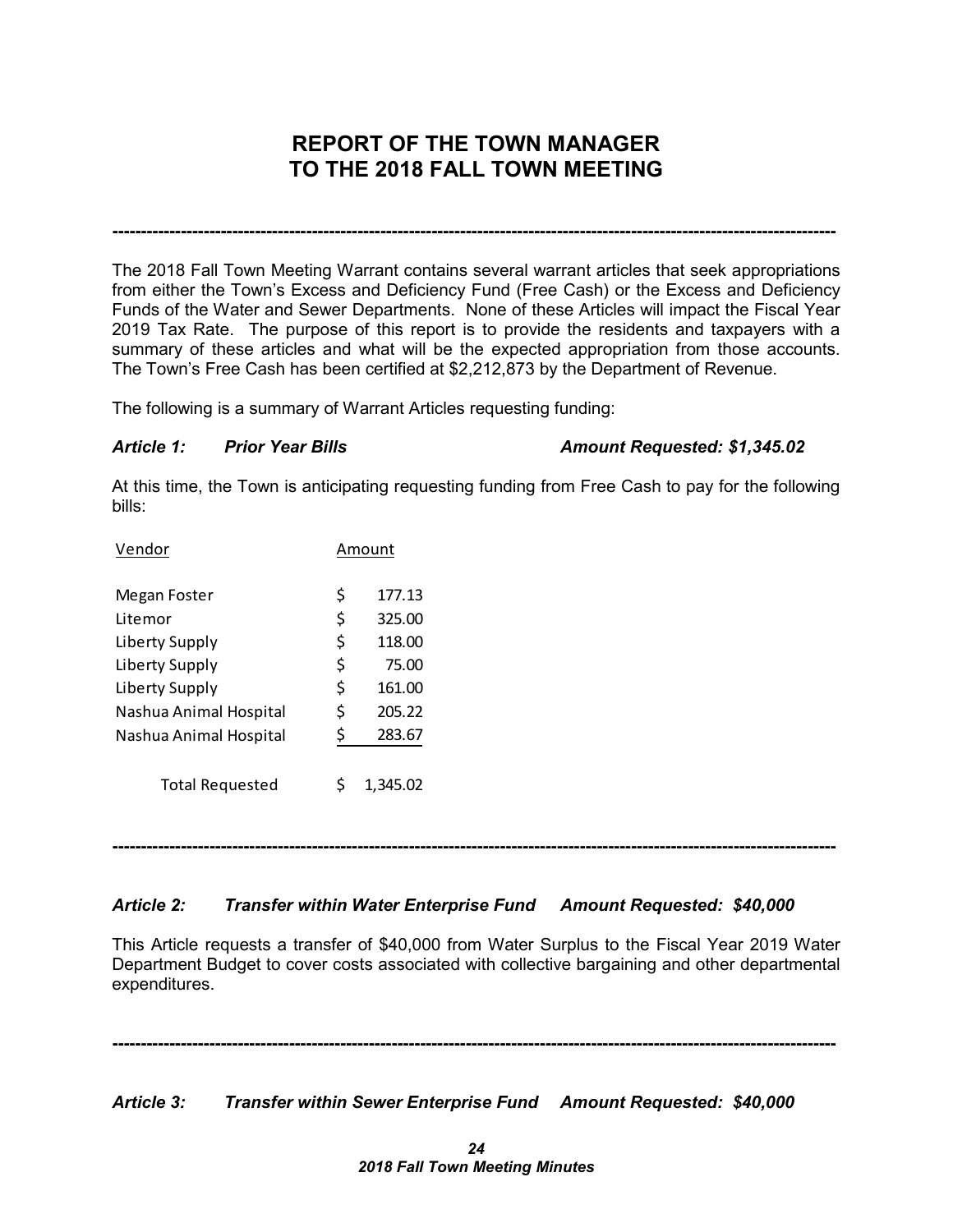This Article requests a transfer of \$40,000 from Sewer Surplus to the Fiscal Year 2019 Sewer Department Budget to cover costs associated with collective bargaining and other departmental expenditures.

**-------------------------------------------------------------------------------------------------------------------------------**

# *Article 4: Transfer into Capital Stabilization Fund Amount Requested: \$550,000*

As of the time of this writing, the Capital Stabilization Fund has a balance of \$59,416. The financial management goal is to achieve and maintain a balance in the Capital Stabilization Fund equal to 1.5% of the total annual budget. This would require an appropriation from Free Cash into the Capital Stabilization Fund of \$509,000 to meet this goal. However, the Town Manager is requesting an appropriation of \$550,000 to meet the anticipated Fiscal Year 2020 Capital Plan.

**-------------------------------------------------------------------------------------------------------------------------------**

# *Article 5: Transfer into the Stabilization Fund Amount Requested: \$54,000*

As of the time of this writing, the Stabilization Fund has a balance \$1,839,494. The financial management goal is to achieve and maintain a balance in the Stabilization Fund equal to 5% of the total annual budget. This would require an appropriation from Free Cash of \$54,000 into the Stabilization Fund to meet this goal.

**-------------------------------------------------------------------------------------------------------------------------------**

# *Article 6: Transfer into GDRSD Cap Stab Fund Amount Requested: \$600,000*

This fund was created last year to provide the necessary funding to cover the Town of Groton's share of the Groton Dunstable Regional School District Committee's long-range Capital Plan to address its capital needs. According to the Capital Plan approved by the Groton Dunstable Regional School Committee, Groton's share over the next two fiscal years is approximately \$600,000. The Town will request a transfer from Free Cash to meet this request.

**-------------------------------------------------------------------------------------------------------------------------------**

# *Article 7: Design and Bidding – Highway Garage Amount Requested: \$230,000*

The Town contracted with HKA, Inc. to conduct a Feasibility Study for needed improvements to the Highway Garage located on Cow Pond Brook Road. The following is a summary of their report explaining the proposal and the funding needed to put the project out to bid:

HKA based the costs on the attached building and site plans (shown at end of this report). While HKA reviewed several options for renovations of the existing facilities, HKA believes the attached layout addresses the potential programmatic, logistical and technical challenges for the Project. Note: *On the basis of the field survey, the existing garage/office building is in fair/poor conditions and the other remaining structures are in very poor condition except the 'fabric' salt storage shed*.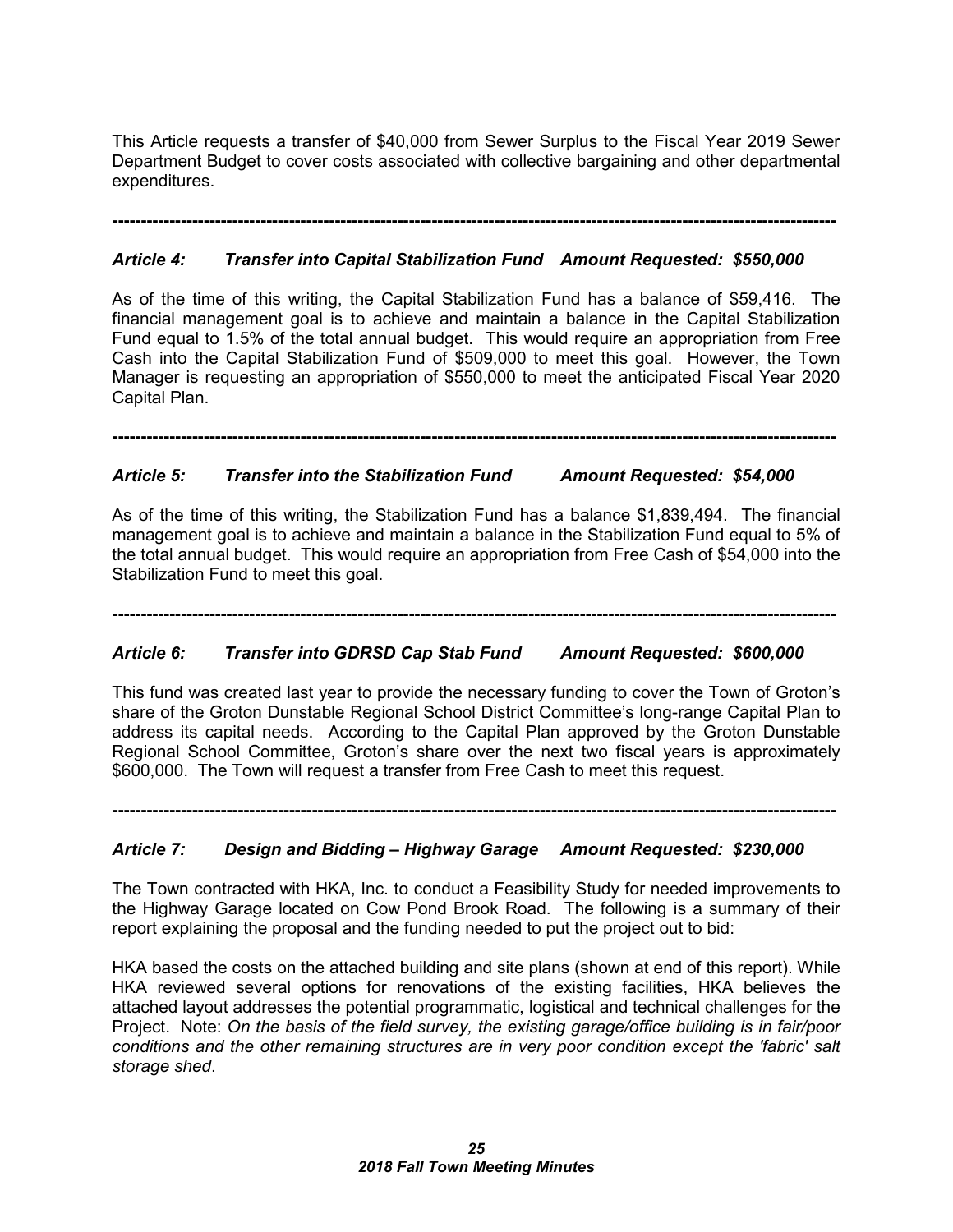**Programmatic**: The existing "garage/office" structure satisfies the administrative and vehicle repair requirements. HKA believes that a comprehensive renovation of the structure will address the current deficiencies with the structure. The primary programmatic issues appear to be the lack of vehicle storage area. Currently, the DPW parks vehicles in the repair garage, makeshift vehicle shed and back shed. The DPW requires parking spaces for 23 vehicles ranging in size from a 10-wheeler to a sidewalk tractor. HKA proposes the construction of a new 11,000 SF vehicle storage garage that will easily accommodate 20 large vehicles and includes an aisle that allows additional parking when necessary. The proposed garage size will address the current and future DPW vehicle storage needs. In addition, HKA proposes relocating the existing material storage bins to allow for proper traffic flow from the proposed vehicles storage garage.

**Logistical**: The proposed plan allows for the existing operations to remain operational during construction. HKA proposes that the existing makeshift shed, material bins and back shed be demolished and then the new vehicles storage garage and bins be constructed. Upon completion, vehicles and some of the garage operations can be temporarily or permanently relocate into the new garage while the existing garage/office building is renovated. HKA proposes that the renovations to the existing garage/office include residing/re-roofing the existing structure, reconfiguring the office area and upgrading the building utilities. The office operations will need to temporarily be relocated for a 2-3 month period during the renovations. Note: During the phase 1 or phase 2 construction, HKA also recommends that the existing 'wood' sand storage shed be demolished and a new fabric sand storage shed be constructed.

**Technical**: The proposed renovations and upgrades also address the technical challenges associated with the site. The existing garage/office structure has a septic system and limited fire protection system due to the limited water service at the site. By renovating the existing structure, these utilities will be "grandfathered" and will not have to be upgraded --- saving a substantial amount of money. [Note: An addition or modification to the existing garage/office would also trigger seismic upgrades to the building.] The proposed vehicle storage garage will be for "cold storage" and classified as a "utility building" thus requiring limited heating and eliminating the need for restrooms (again reducing the demand and costs on the septic system).

The proposed approach is the most economical solution to address the immediate and future needs of the DPW.

# **Budget:**

#### **Soft Costs:**

#### *Design/Bidding Phase*

| <b>Total</b>                |    | \$230,000 |
|-----------------------------|----|-----------|
| Contingency:                | S  | 7,000     |
| <b>Bidding Expenses:</b>    | \$ | 5,000     |
| Site Survey:                | \$ | 8,000     |
| <b>Geotechnical Report:</b> |    | \$10,000  |
| OPM Fee:                    |    | \$15,000  |
| A/E Design/Bidding Fee:     |    | \$185,000 |
|                             |    |           |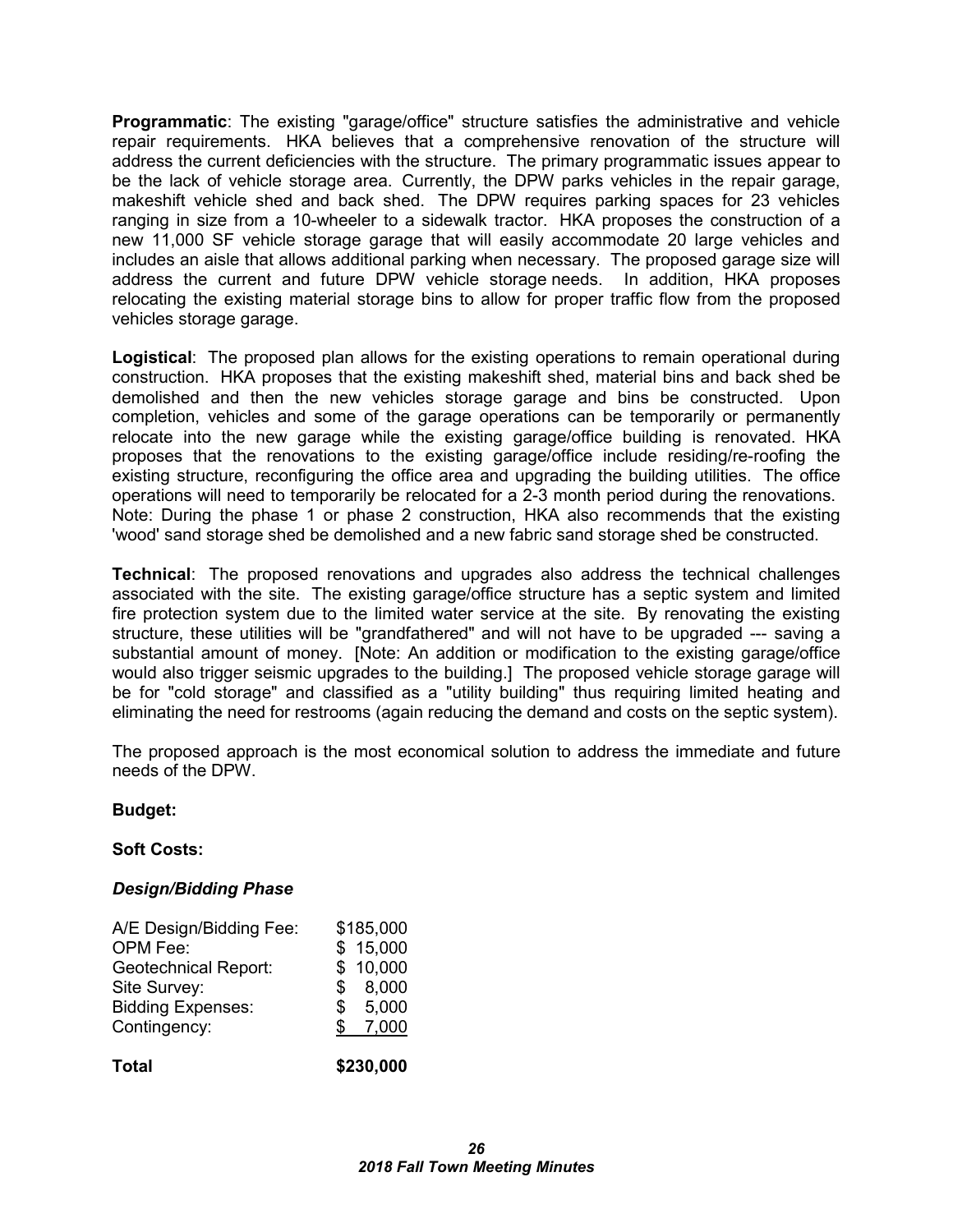# *Construction Phase* **(Anticipated, Subject to Bidding) –**

| A/E Construction Admin Services: | \$ | 70,000      |
|----------------------------------|----|-------------|
| <b>Testing Services:</b>         | \$ | 15,000      |
| <b>OPM Services:</b>             | \$ | 35,000      |
| Clerk-of-the-Works:              | S  | 75,000      |
| Renovate existing Garage/Office: |    | \$1,100,000 |
| New Vehicles Storage Garage:     |    | \$1,875,000 |
| Site Work (paving):              | \$ | 150,000     |
| <b>Material Bins:</b>            | \$ | 65,000      |
| Sand Storage:                    |    | 300,000     |
| Demolition:                      |    | 75,000      |
| Total                            |    | \$3,760,000 |

This article will request a transfer from Free Cash of \$230,000 to pay for the Design/Bidding Phase, with the intent to come to a future Town Meeting to pay for the construction based on actual bids.

**-------------------------------------------------------------------------------------------------------------------------------**

# *Article 8: Library Roof Design and Bidding Amount Requested: \$66,000*

**From the Summary Contained in the Warrant:** The Library has been experiencing water infiltration into the building in all areas since the 1999 renovation and addition. After years of fixing each issue separately (with a total cost exceeding \$100,000), the Library Trustees (with CPA and State Aid funding) hired Building Envelope Scientists from Gorman Richardson Lewis Architects (GRLA) to do a thorough study of the building systems to make an overall recommendation on what needs to be done. GRLA's evaluation is that the library is experiencing widespread failure of the existing steep slope synthetic slate and original slate roofing systems, associated flashings, and gutters resulting in moisture infiltration throughout the building. Based on their findings, they are recommending complete replacement of all roofs (including the central low-slope EPDM roof with skylights), gutters, and drainage systems, as well as masonry and window repairs. The Library Trustees are requesting a \$66,000 transfer from Free Cash for additional investigation, design, and bid services for the recommended work. The design will include every part of the building envelope, from the roof deck to the foundation. The Library Trustees will be provided with all construction drawings, technical specifications, and other bid documents, and quoted services include administration of all phases of the bidding process.

**-------------------------------------------------------------------------------------------------------------------------------**